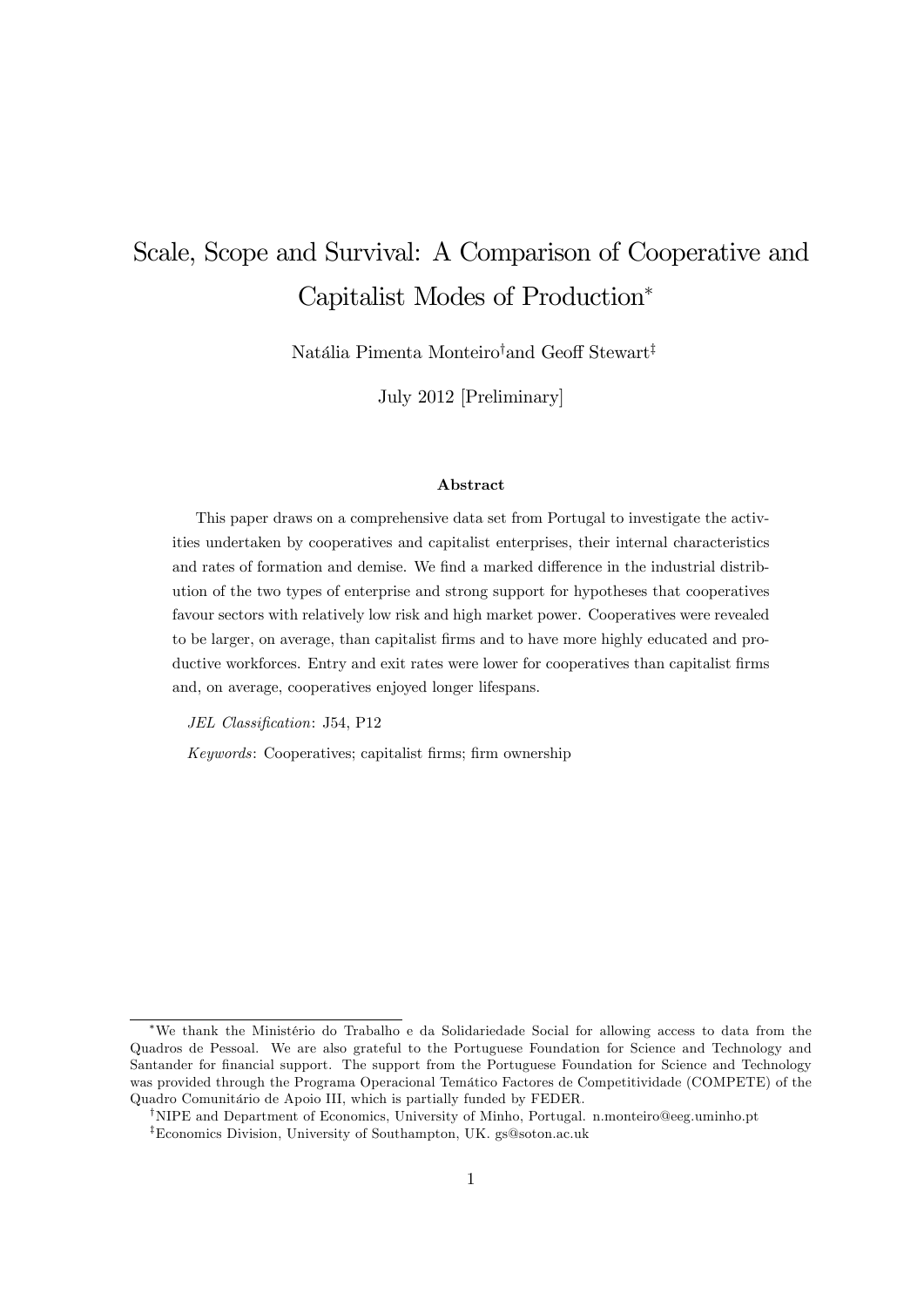# 1 Introduction

A long-standing and fundamental question in economics is why Örms in market economies are typically owned by the suppliers of capital. Interest in this question, and firm ownership more generally, has increased in recent years as a result of developments in the theory of the Örm, the recognition that, not withstanding the predominance of investor-owned enterprises, alternative organisational forms are present in significant numbers, and indications that advances in technology are leading to fundamental changes in the organisation of production.<sup>1</sup>

In this paper we focus on cooperatives as an alternative to investor ownership. Cooperatives, as Hansmann (1999) points out, are a relatively new form of organisation - having emerged as recently as the latter half of the nineteenth century - but now have a significant economic presence. Notable contemporary examples include Associated Press and Master-Card - both of which are owned by consumers (media organisations and banks, respectively), the worker-owned cooperatives clustered around the town of Mondragon in the Basque region of Spain, which accounted for 8% of Basque industrial gross value added in 2008, and the farmer-owned cooperatives which are responsible for the marketing of substantial portions of agricultural output in many countries.

We address three recurring themes in the literature: the types of activity undertaken by cooperatives, their scale of operation and other internal characteristics, and their prospects for survival. Our aims are, first, to provide detailed descriptive evidence in each of these areas and second, to investigate the determinants of the pattern of cooperative production. In particular, we test two prominent hypotheses in the literature: that cooperatives are attracted to sectors characterised by low risk and by high levels of market concentration. Throughout the analysis we draw comparisons with investor-owned ("capitalist") enterprises.

Our data are drawn from the Portuguese Quadros de Pessoal. This, hitherto unexploited, data set has a number of attractive features in the present context.<sup>2</sup> First, it is a census of virtually all Örms in the economy. Second, the Portuguese framework of commercial law specifically includes a cooperative legal form  $-$  the "Código Cooperativo" - and such firms can, along with capitalist firms, be identified in the Quadros de Pessoal. This allows the two types of enterprise to be examined under a common framework, with variables being defined and collected in a consistent manner. Third, it provides detailed internal information on each firm including the date of constitution, mode of formation and demise, industry of operation, and accurate measures of firm size. Finally, the data extend over a 12 year period from 1996

<sup>&</sup>lt;sup>1</sup>See, for example, Baker and Hubbard (2004) on the impact of computers on the ownership of assets in the trucking industry and Morrison and Wilhelm (2008) on the demise of partnerships in investment banking.

<sup>&</sup>lt;sup>2</sup>The Quadros de Pessoal has been used extensively for the analysis of firms in aggregate but not, as far as we are aware, cooperatives.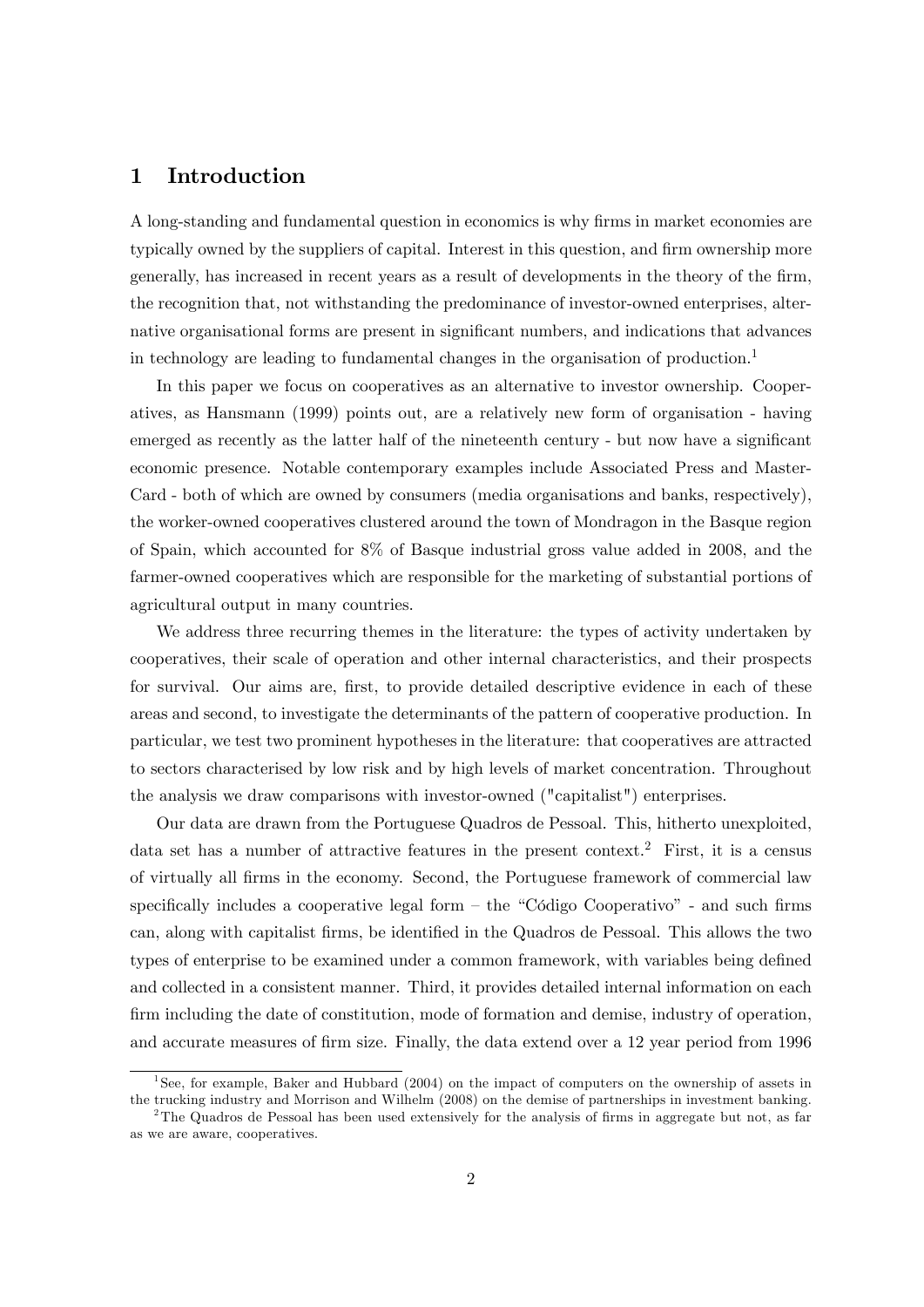to 2007, during the course of which the fate of individual firms can be tracked.

The main findings of the paper are, first, that cooperatives were widely distributed across sectors but in a pattern that differed from that of capitalist firms. Second, our analysis of these patterns provided strong support for the hypotheses on the implications of risk and market power for the organisation of production. Third, cooperatives were found to operate, on average, at a larger scale and with a more highly educated and productive workforce than capitalist enterprises. Fourth, the data revealed that ownership structure was not static, and that conversions of capitalist enterprises into cooperatives were more common than transformations in the opposite direction. Finally, we found that the lifespans of cooperatives typically exceeded those of capitalist firms, and by some margin. For instance, whilst approximately three-quarters of cooperatives were still in existence ten years from the date of entry, less than  $40\%$  of capitalist firms survived to this point.

The remainder of the paper is organised as follows. The next section provides a definition of both cooperatives and capitalist modes of production, and describes the data. Section 3 investigates the distribution of each type of Örm across industries and also their internal characteristics. The findings on entry, exit and survival are presented in Section 4, and a concluding section then completes the paper.

# 2 Definitions and data

A satisfactory comparative analysis of cooperative and capitalist production requires, first of all, a precise theoretical distinction between the two organisational forms and, second, a close correspondence between these theoretical entities and the types of enterprise identifiable in the data.

Following a framework suggested by Grossman, Hart and Moore, the organisational form of an enterprise can be defined in terms of the ownership of - and thereby the residual rights of control over - its non-human assets (Grossman and Hart, 1996; Hart, 1995; Hart and Moore, 1990, 1996). Whilst, in principle, a particular firm might be owned by anyone, in practice, as Hansmann (1996) points out, ownership is generally assigned to parties that have a transactional relationship with the firm, either as suppliers of an input or as consumers of its output. The former category can usefully be divided into three groups: suppliers of financial capital; suppliers of labour; and suppliers of any other inputs such as raw materials.

A capitalist firm can then be defined as an enterprise in which the rights to residual control are assigned to the suppliers of financial capital, and in proportion to the amount of capital supplied. These control rights would typically cover matters such as the choice of products and prices, and decisions on employment and investment. In practice, such rights might be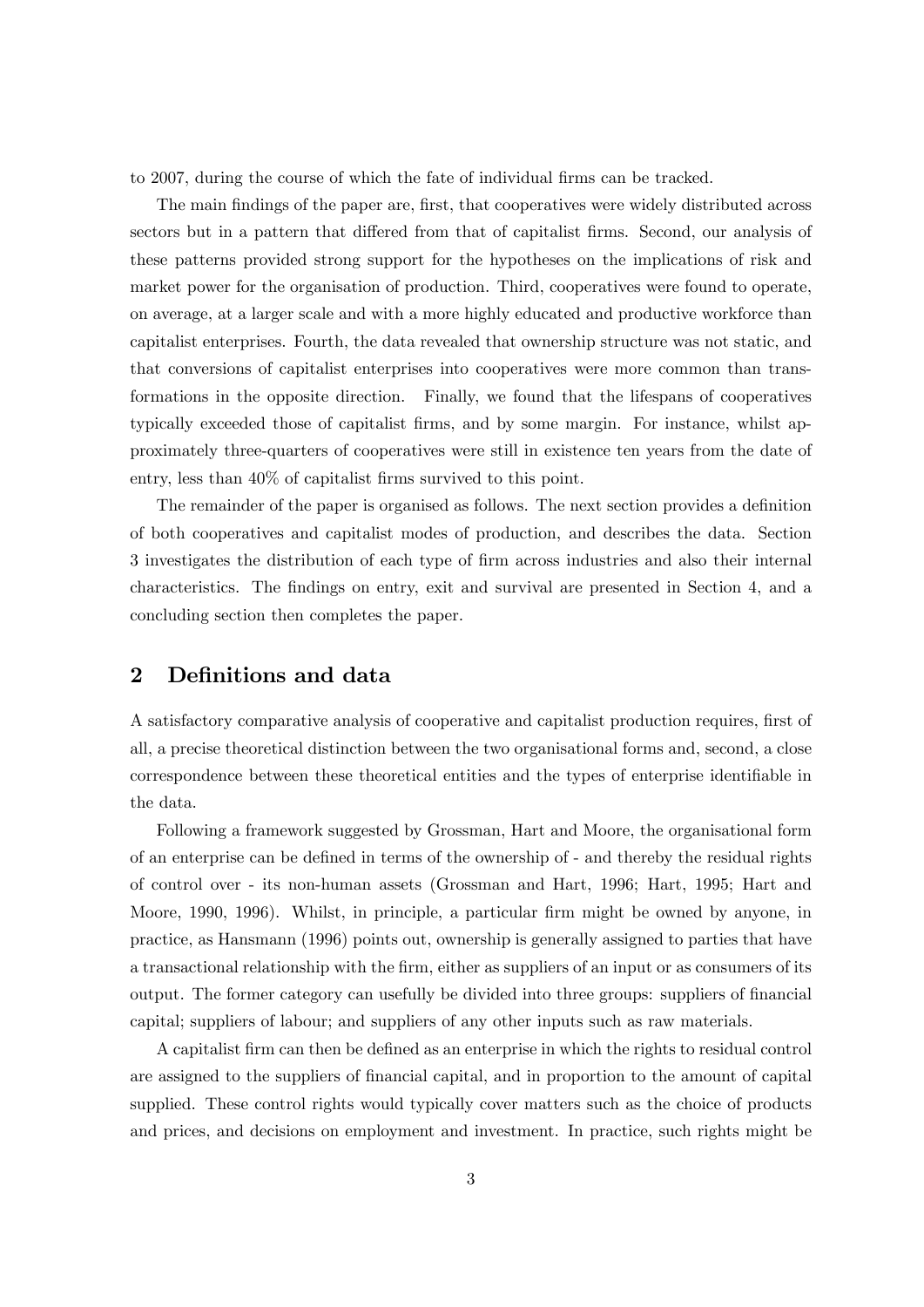exercised directly or indirectly through the appointment of specialist managers. In the latter case, the owners retain ultimate control through their right to dismiss the management.

In this framework, a cooperative can be defined as an enterprise in which the rights to residual control are assigned to one of the other (i.e. other than capital suppliers) contracting parties, and in which these "members" exercise control on the basis of one-member, one-vote. Once again, decisions-making might be delegated to specialist managers.

Our data are derived from the Quadros de Pessoal, an annual survey produced by the Portuguese Ministry of Labour and Social Security. All firms that have one or more wage earners are included in the survey with the exception of firms engaged in certain aspects of public administration and domestic work. As mentioned earlier, the Quadros de Pessoal classifies firms according to their legal form, which enables us to identify both cooperative and capitalist Örms.

Under Portuguese commercial law, the rules governing the operation of cooperatives are set out in Article 3 of the "Código Cooperativo", which draw on principles set down by the International Co-operative Alliance. Two of these principles, concerning "democratic management" and "autonomy and independence" indicate a close correspondence with the above theoretical definition of a cooperative. On the issue of democratic management, the Código states: "The co-operatives are democratic organizations managed by their members, which actively participate in the formularization of policies and in making decisions. The men and women who exert their functions as representatives are responsible to the members who elected them. In the co-operatives of the first degree, the members have equal rights to vote (one member, one vote), and co-operatives of other degrees are also organized in a democratic form." On the matter of autonomy and independence, the Código requires that if a cooperative were to seek external capital then it must do so in a manner that maintains its autonomy as a cooperative.

In addition to cooperatives, no fewer than 39 alternative organisational forms are identified in the Quadros de Pessoal. However, the vast majority of enterprises (97%) fall into one of just three categories: sole proprietorship, private limited liability company and public limited liability company. Each of these three organisational forms can be considered a capitalist enterprise on the above definition. Thus a sole proprietorship, in which the ownership of assets and ultimate control rests in the hands of a single individual, is the classic capitalist firm of Alchian and Demsetz (1972). In limited liability companies, whether private or public, ultimate control rests in the hands of shareholders on the principle of one-share-one-vote. The shareholders are capital suppliers in the sense that they are entitled to the residual proceeds from the sale of the assets should the firm be liquidated. Thus such enterprises also correspond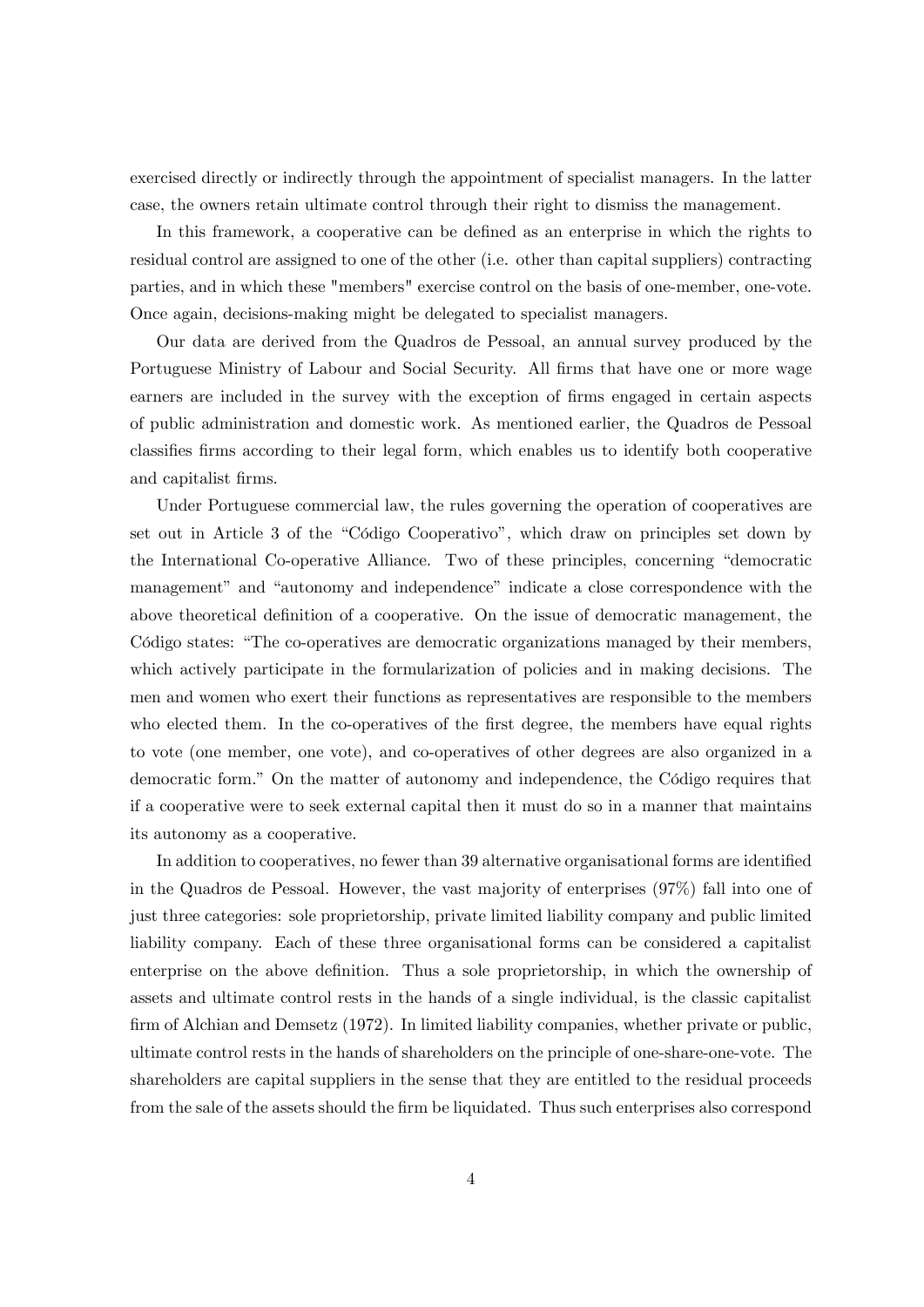to the definition of a capitalist enterprise.

Our objective is to compare cooperatives and capitalist firms as alternative modes of production and one complicating factor is that not all cooperatives engage in the production. Hansmann (1996), for instance, points out that some farmer-owned cooperatives are simply vehicles for negotiating the price of their produce. Similarly, some consumer-owned cooperatives are set up with the sole purpose of facilitating coordination among consumers when bargaining with suppliers over price. Ideally, we wish to exclude all such organisations and so focus attention on the set of cooperatives that do engage in production. We shall refer to these as "production cooperatives" (PCs).

The Quadros de Pessoal itself goes some way towards identifying the set of PCs by virtue of the fact that it excludes any organisation which does not employ at least one worker. To further refine the sample, we removed any firm (whether cooperative or capitalist firm) which reported zero revenue in all periods, and all enterprises engaged in wholesale and retailing activities (NACE Section G).<sup>3</sup> Section G includes, *inter alia*, "cooperative buying association", "cooperative associations engaged in the marketing of farm products" and retail "consumer cooperatives".

As a further data cleaning exercise, we excluded all enterprises engaged in agriculture, hunting, forestry or fishing on the grounds that there is general acceptance among users of the Quadros de Pessoal that these sectors are characterised by under-reporting.<sup>4</sup> Finally, we paid careful attention to a firm's legal status. In some instances a firm was present in the data at dates t and  $t + k$  but absent in between. Such firms were retained provided their status at t and  $t + k$  was the same. All other firms were checked for consistency of status. If a firm's status was missing in one or more years then, provided it was constant in the other years, the missing entries were imputed.<sup>5</sup>

In the analysis to follow, we will consider both a total capitalist firm measure - companies plus sole proprietorships (CF2) - and companies alone (CF1). The reason for this approach that sole proprietorships are distinct from both companies and cooperatives by virtue of the fact that ownership and control is restricted to a single individual. This restriction is, as we shall see, strongly reflected in the data on capitalist enterprises. Furthermore, since a cooperative must, by deÖnition, have at least two members it seems natural to make comparisons with a capitalist organisation which similarly allows for multiple owners, as well

 $3$ Firms are classified according to the Portuguese CAE (Rev.2.1) system of industrial classification which is equivalent to NACE (Rev.1.1).

<sup>&</sup>lt;sup>4</sup>Specifically, we exluded enterprises in Sections A and B of the NACE Industrial Classification (Rev.1.1).

<sup>&</sup>lt;sup>5</sup>A number of firms changed their legal status more than once. It is possible that this might indicate a classification error and thus all results were checked for robustness to the exclusion of these firms. Only the findings on the modes of PC formation and demise proved to be sensitive. This is addressed in Section 4.3.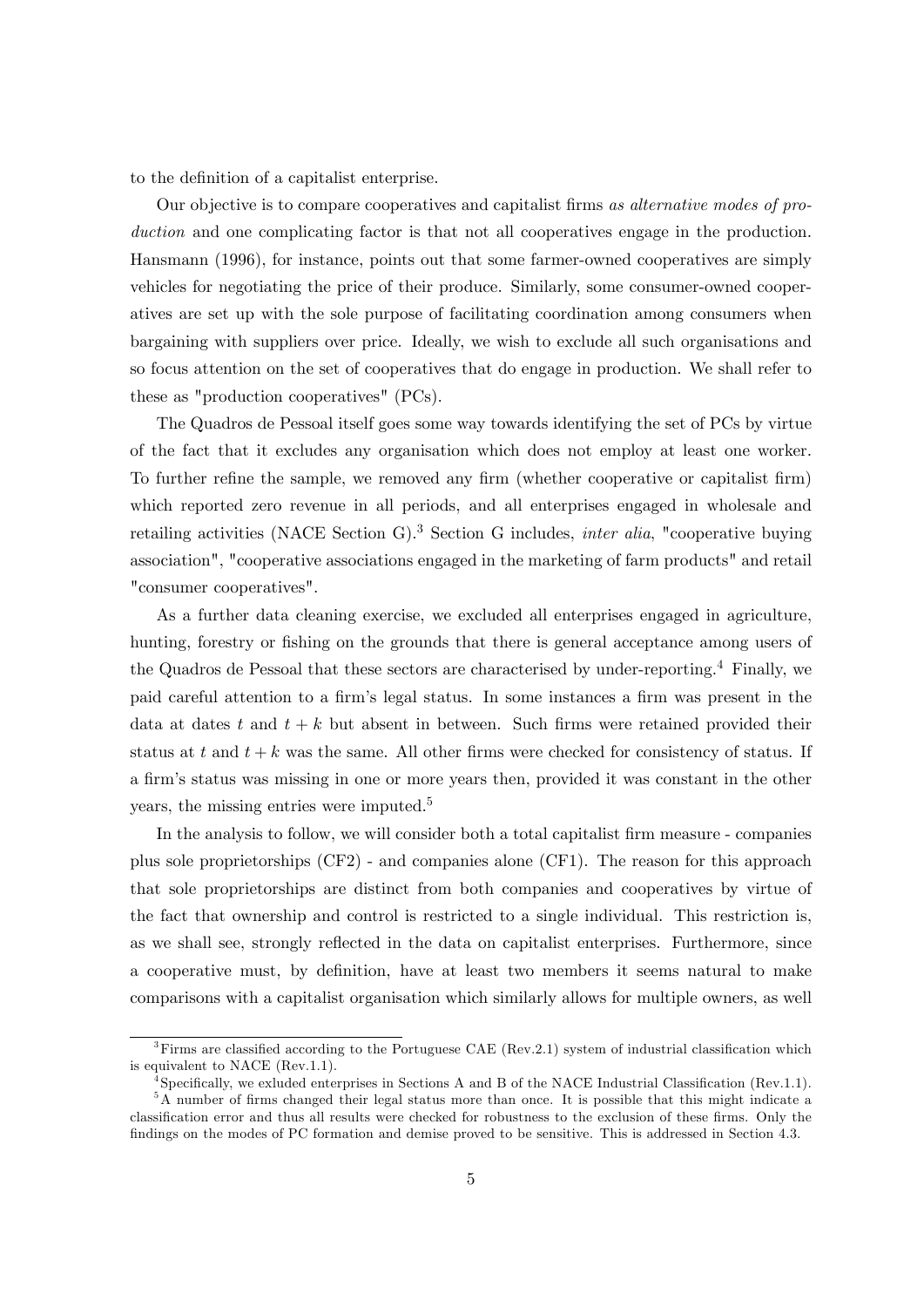as with the aggregate capitalist Örm measure.

# 3 Industry distributions and firm attributes

In this section we investigate the types of activity undertaken by PCs and capitalist firms (CFs), and their internal characteristics. We begin with theory, with the aim of identifying testable hypotheses in the literature. This is followed, in Section 3.2, by presentation of the descriptive evidence on the distribution of PCs and CFs across industries, and their scale of operation and other internal attributes. Econometric evidence, including the results of hypothesis tests on determinants of the pattern of cooperative activity, is presented in Section 3.3.

#### 3.1 Theory

The theoretical literature has identified a number of potential links between a firm's ownership structure and its behaviour and performance.<sup>6</sup> Here we restrict attention to arguments that can be addressed using our data set.

One long-standing argument is that due to the inherent divisibility of financial capital, investors in a CF are more able to spread risks than are the members of a cooperative. Thus, in the context of worker cooperatives, Meade  $(1972)$  wrote: "While property owners can spread their risks by putting small bits of their property into a large number of concerns, a worker cannot put small bits of effort into a large number of different jobs" and thus "we are likely to find cooperative structures in lines of activity in which the risk is not too great"  $(p.$ 426). Empirical analyses of worker cooperative entry into UK manufacturing industries by Podivinsky and Stewart (2007, 2012) provide support for this prediction.<sup>7</sup> Meade's indivisibility argument can be applied, to a degree, to other forms of cooperative and thus we would expect a general tendency for cooperatives to concentrate in relatively low-risk sectors of the economy.

Hansmann (1999) points to market power as an additional factor influencing the pattern of cooperative production. He notes that consumer cooperatives have often been set up in situations where the members would otherwise have to deal with a monopoly supplier. Similarly, monopsony power provides a rationale for input suppliers to form cooperatives. This form of market power, he suggests, may be an important factor underlying the formation

<sup>&</sup>lt;sup>6</sup>See Hansmann (1996), the conributions by Grossman, Hart and Moore cited above and, for the specific case of worker cooperatives, Dow (2003).

<sup>&</sup>lt;sup>7</sup>Dong and Bowles (2002) found that risk played an important role in workers' decisions on whether to buy shares in privatised Chinese enterprises.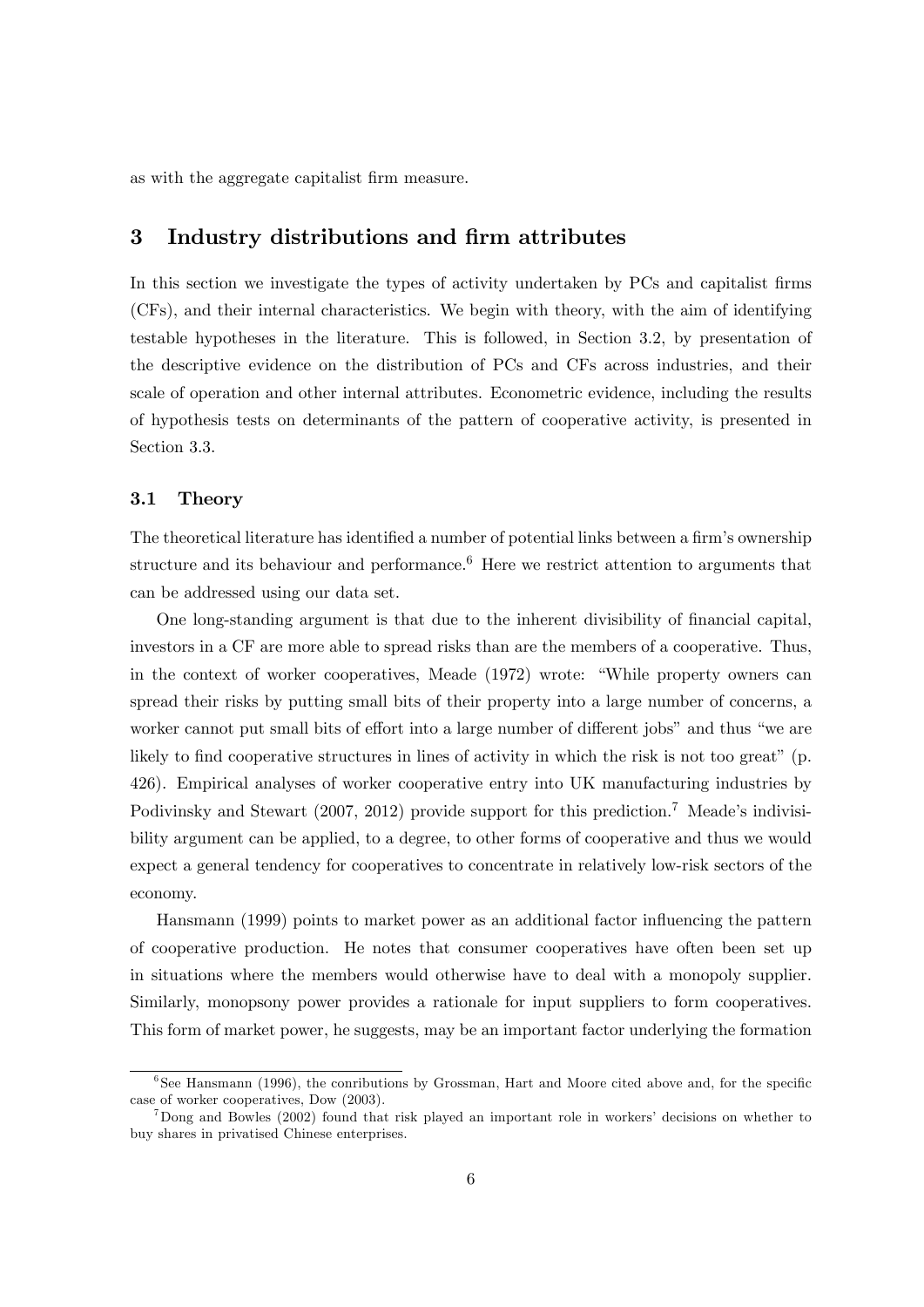of agricultural marketing and processing cooperatives. Hence, we might expect to Önd a positive relationship between market concentration and the presence of cooperatives.

Two arguments that are frequently advanced to explain why cooperatives are far less numerous than CFs are first, that they are more susceptible to problems associated with collective governance and second, that they face particular difficulties in raising external finance. On the former, Hansmann (1988, 1996) and more recently, Dow and Skillman (2007) argue that the owners of cooperatives are likely to have more heterogeneous preferences than investors in capitalist Örms and that heterogeneity raises the costs of collective decisiontaking. The implication is that cooperatives are likely to be more successful in situations where it is possible to maintain a relatively homogeneous membership.

The basis of the finance argument is that in the presence of adverse selection or moral hazard, agents will be reluctant to lend money to organisations in which they are unable to exercise any control. An implication is that cooperatives may be largely confined to sectors of the economy with relatively low capital requirements.<sup>8</sup>

We are not able to address the governance or finance arguments directly, nor do we have data on industry capital requirements. However, both arguments carry the suggestion that cooperatives might be more constrained in their scale of operation than CFs, and we are able to examine the size distribution of each type of firm and to test whether minimum efficient scale affects the pattern of cooperative activity.

#### 3.2 Descriptive evidence

In this section we describe the pattern of activity of cooperatives and then examine their scale of operation.

Table 1 presents the broad industry distribution of PCs and CFs, the latter defined here as companies plus sole proprietorships  $(CF2)$ . As explained in the previous section, firms engaged in agriculture, forestry, hunting and Öshing have been excluded, as have those in the wholesale and retail sectors.

<sup>8</sup>Podivinsky and Stewart (2007) found that high levels of capital intensity acted as a barrier to worker cooperative entry into UK manufacturing industries.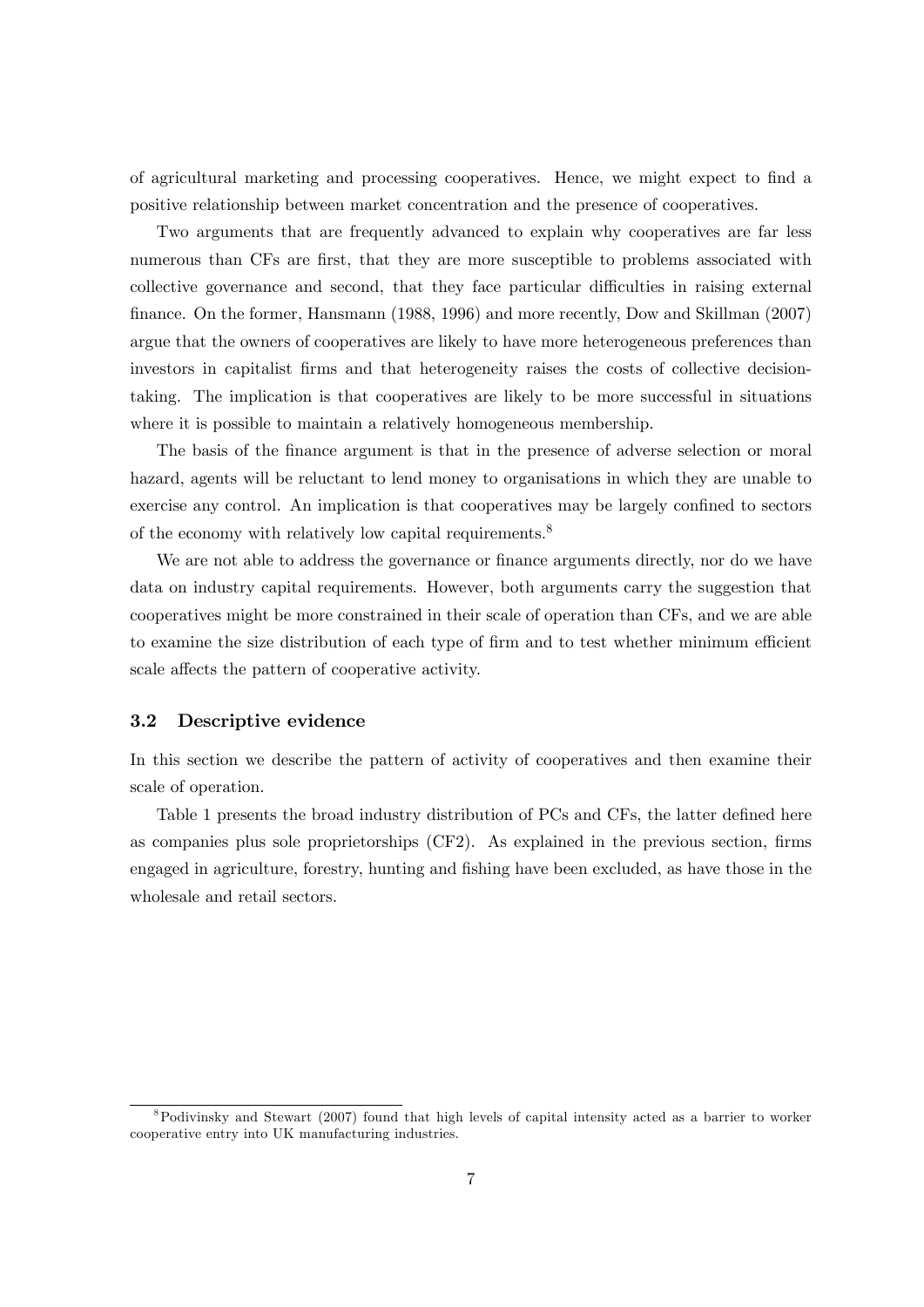|                            | PС  |       | $\operatorname{CF2}$ |       | $\mathbb{C}/\text{Total}$ |
|----------------------------|-----|-------|----------------------|-------|---------------------------|
|                            | No. | %     | No.                  | %     | %                         |
| Mining and quarrying       |     | 0.11  | 840                  | 0.45  | 0.12                      |
| Manufacturing              | 215 | 23.57 | 40,773               | 21.98 | 0.52                      |
| Electricity, gas and water | 8   | 0.88  | 149                  | 0.08  | 5.10                      |
| Construction               | 94  | 10.31 | 40,502               | 21.83 | 0.23                      |
| <b>Services</b>            | 594 | 65.13 | 103,277              | 55.66 | 0.57                      |
|                            |     |       |                      |       |                           |
| Total                      | 912 |       | 185,541              | 100.0 | 0.49                      |

Table 1: Broad industry distribution of firms in 2007

The table shows, first of all, that services was by far the major area of activity for PCs, accounting for almost two-thirds of the 912 enterprises in 2007. The next most important areas were manufacturing  $(23.6\%)$ , and construction  $(10.3\%)$ , with the remaining sectors electricity, gas and water, and mining and quarrying - accounted for only a few firms.

In comparison with CFs it can be seen that cooperatives were markedly overrepresented in services and underrepresented in construction, whilst manufacturing accounted for a similar proportion of both enterprise types. A Pearson Chi-square test revealed that the overall pattern of activity of cooperatives and capitalist enterprises was significantly different at the 1% level.

Table 2 presents more detailed information on the manufacturing sector. It reveals a high degree of concentration of cooperative activity, with almost three-quarters of the 215 firms in the food, beverages and tobacco sector, a further  $7\%$  in printing and publishing and  $6\%$  in clothing, textiles and leather.<sup>9</sup> Only a small number of PCs were active elsewhere in manufacturing.

<sup>&</sup>lt;sup>9</sup>A more detailed breakdown revealed that no cooperatives were engaged in the production of tobacco products.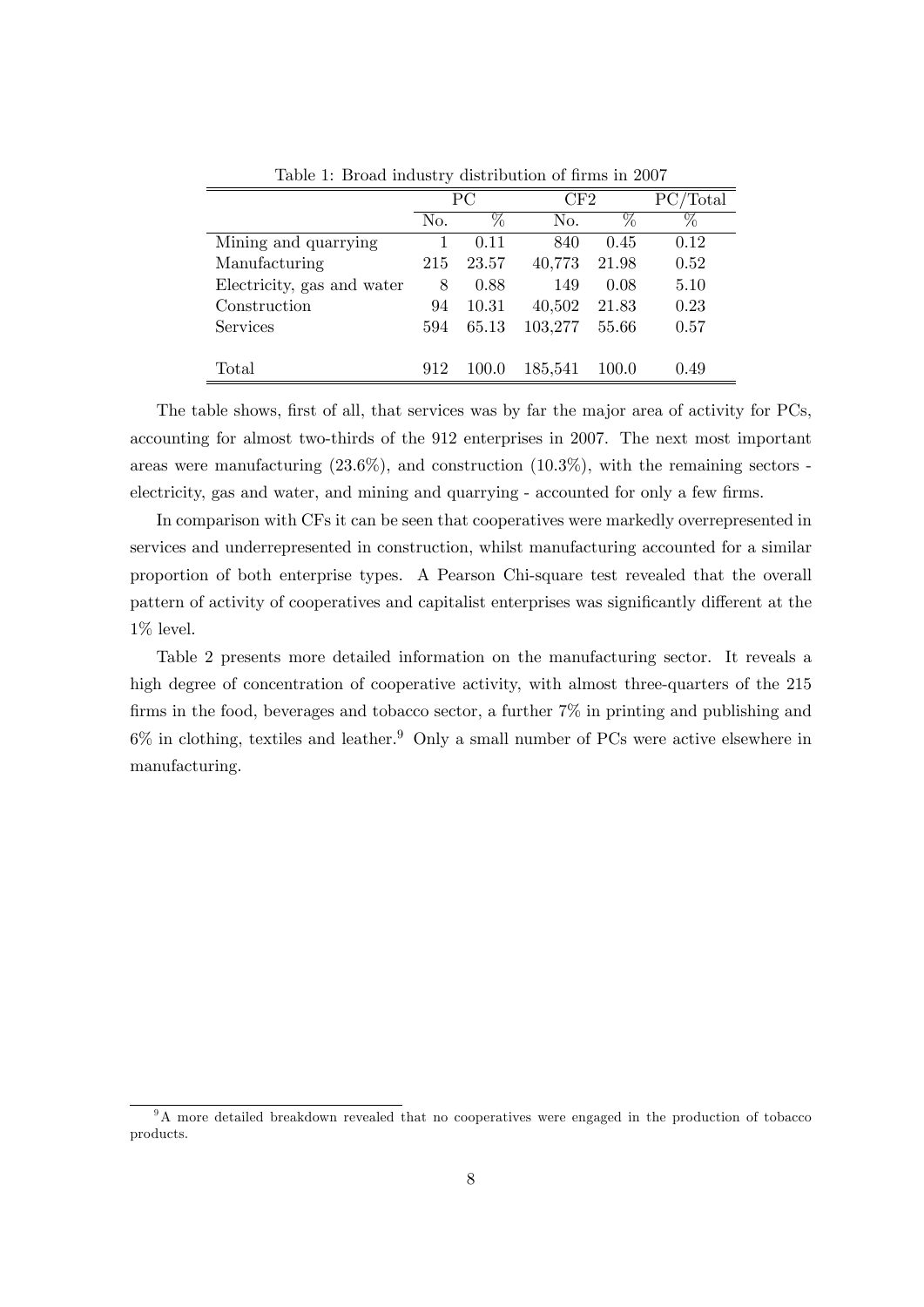|                                |                | PC    | $\mathrm{CF}2$ |       | $\text{Total}$ |
|--------------------------------|----------------|-------|----------------|-------|----------------|
|                                | No.            | %     | No.            | $\%$  | %              |
| Food, beverages and tobacco    | 159            | 73.95 | 5,582          | 13.69 | 2.77           |
| Clothing, textiles and leather | 13             | 6.05  | 8,941          | 21.93 | 0.15           |
| Wood and furniture             | 2              | 0.93  | 3,901          | 9.57  | 0.05           |
| Printing and publishing        | 16             | 7.44  | 2,778          | 6.81  | 0.57           |
| Chemicals and pharmaceuticals  | 1              | 0.47  | 1,456          | 3.57  | 0.07           |
| Glass and ceramics             | $\overline{2}$ | 0.93  | 2,947          | 7.23  | 0.07           |
| Mechanical and metal products  | 5              | 2.33  | 9,044          | 22.18 | 0.06           |
| Electrical and electronics     | 5              | 2.33  | 1,604          | 3.93  | 0.31           |
| Other                          | 12             | 5.58  | 4,520          | 11.09 | 0.26           |
|                                |                |       |                |       |                |
| Total                          | 215            | 100.0 | 40,773         | 100.0 | 0.52           |

Table 2: Distribution of firms within Manufacturing in 2007

Whilst we are unable to distinguish different forms of cooperative within our data, we note in passing that both printing and publishing and clothing, textiles and leather have previously been identified as important areas of activity for worker cooperatives (see, for example, Ben-Ner, 1988a).

The distribution of CFs within manufacturing is quite different to that of cooperatives. Most noticeably, less than  $14\%$  of capitalist firms were engaged in food, beverages and tobacco, whereas clothing, leather and textiles and mechanical and metal products each accounted for more than 20% of firms. In broad terms, it can be seen that CFs were more evenly spread than cooperatives across the spectrum of manufacturing. A Pearson Chi-square test confirmed, once again, that two distributions are significantly different at the  $1\%$  level.

Information on the service sector is presented in Table 3.

|                                   |     | PC    | CF2     |                 | PС<br>Total |
|-----------------------------------|-----|-------|---------|-----------------|-------------|
|                                   | No. | $\%$  | No.     | $\overline{\%}$ | $\%$        |
| Hotels and restaurants            | 9   | 1.52  | 31,625  | 30.62           | 0.03        |
| Transport and communications      | 43  | 7.24  | 13,209  | 12.79           | 0.32        |
| Finance                           | 89  | 14.98 | 1,893   | 1.83            | 4.49        |
| Real estate                       | 73  | 12.29 | 32,111  | 31.09           | 2.27        |
| Public administration and defense | 13  | 2.19  | 19      | 0.02            | 40.63       |
| Education                         | 113 | 19.02 | 2,913   | 2.82            | 3.73        |
| Health and social work            | 87  | 14.65 | 10,022  | 9.70            | 0.86        |
| Other                             | 167 | 28.11 | 11,485  | 11.12           | 1.43        |
|                                   |     |       |         |                 |             |
| Total                             | 594 | 100.0 | 103.277 | 100.0           | 0.57        |

Table 3: Distribution of firms within Services in 2007

The table reveals that both PCs were present in all subsectors, with the main concentrations being in education  $(19\%)$ , finance  $(15\%)$ , health and social work  $(15\%)$  and real estate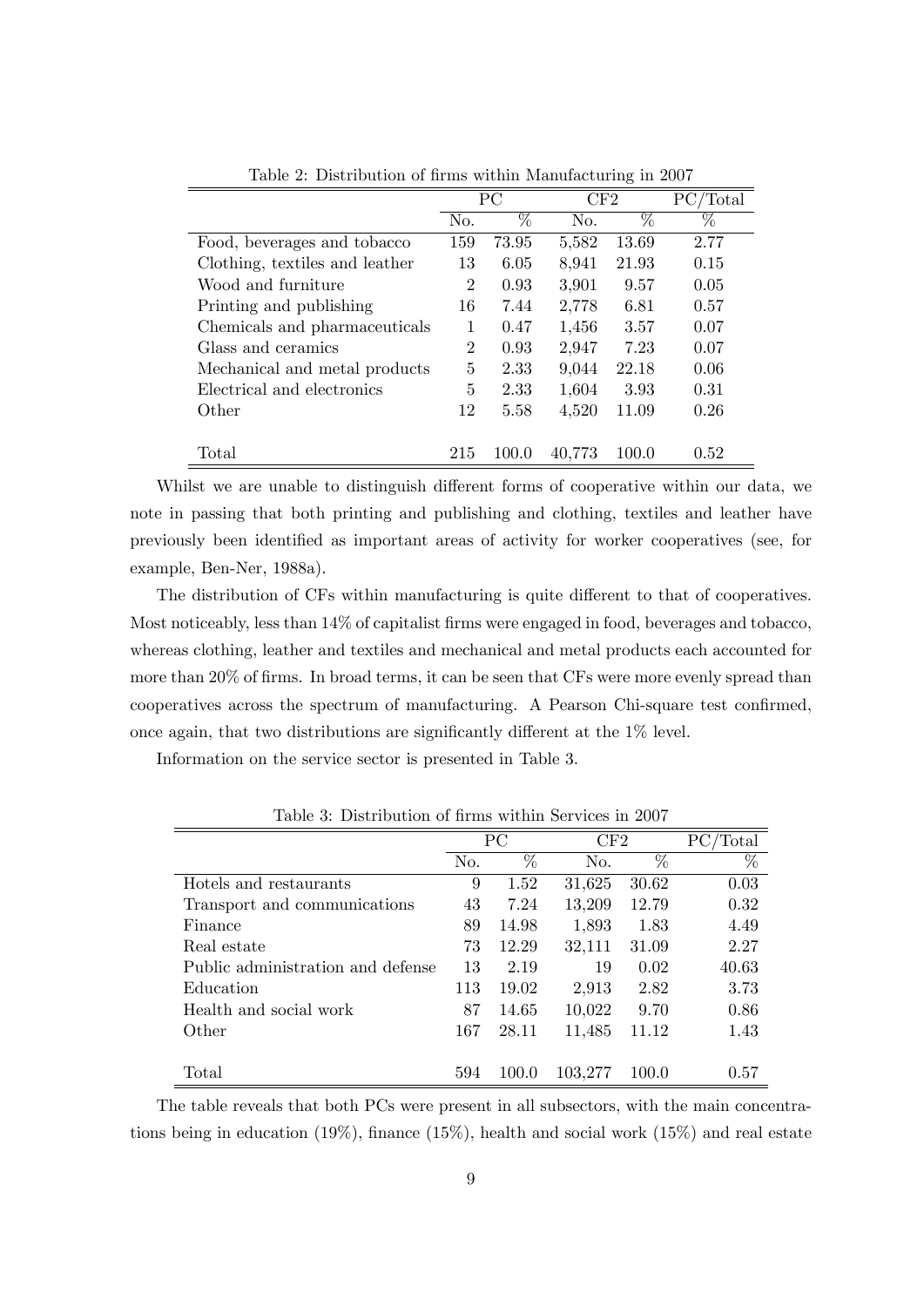$(12\%)$ <sup>10</sup> Once again, CFs exhibit a significantly different pattern of activity, with hotels and restaurants and real estate each accounting for roughly 31% of the total and transport and communications a further 13%.<sup>11</sup>

We now turn to consider the sizes distributions of the two types of firm measured in terms of Örst, employment and then sales revenue.

| $1000$ $\mu$ $\mu$ $\mu$ $\mu$ $\mu$ $\mu$ $\sigma$ $\mu$ $\mu$ $\sigma$ $\mu$ $\mu$ $\sigma$ $\sigma$ $\mu$ $\mu$ |                          |         |         |  |  |  |  |
|--------------------------------------------------------------------------------------------------------------------|--------------------------|---------|---------|--|--|--|--|
| Number of employees                                                                                                | PС                       | CF1     | CF2     |  |  |  |  |
| Mean                                                                                                               | 24                       | 14      | 11      |  |  |  |  |
| Median                                                                                                             | 9                        | 4       | 3       |  |  |  |  |
|                                                                                                                    | Size distribution $(\%)$ |         |         |  |  |  |  |
| $0 - 9$                                                                                                            | 53.07                    | 76.78   | 81.41   |  |  |  |  |
| 10-49                                                                                                              | 34.86                    | 19.43   | 15.65   |  |  |  |  |
| 50-99                                                                                                              | 7.79                     | 2.16    | 1.68    |  |  |  |  |
| $100+$                                                                                                             | 4.28                     | 1.62    | 1.25    |  |  |  |  |
|                                                                                                                    |                          |         |         |  |  |  |  |
| Total                                                                                                              | 912                      | 143,414 | 185,541 |  |  |  |  |

Table 4: Firm size by employment (2007)

Table 4 reveals, first of all, that the mean employment level in PCs was greater than that in both companies (CF1) and capitalist enterprises in aggregate  $(CF2)^{12}$  PCs employed, on average, 24 workers, compared with an average of 14 in capitalist companies and 11 in all capitalist enterprises.

The table also shows that, for all firm categories, the size distribution is heavily skewed. In the case of PCs, the median firm employed 9 workers and  $53\%$  of firms employed fewer than 10 workers. The predominance of small enterprises is even more pronounced among CFs, with approximately 77% of companies, and  $81\%$  of all CFs, having fewer than 10 employees.<sup>13</sup>

Perhaps surprisingly in view of the theoretical arguments, the data also reveal the presence of a significant number of medium and large PCs:  $12\%$  of PCs employ 50 or more workers and a third of these have a workforce of 100 or more. By contrast, only  $2\%$  of capitalist firms employ 50 or more workers.

This finding that PCs are capable of operating on a large scale is not new even in the case of worker cooperatives, which one might expect to face the most severe constraints on size. Dow (2003, p.47), for example, reported the existence of construction firms in Italy

 $10$ The "other" category includes, among other activities: arts, entertainment and recreation, repair of household goods and various personal services.

<sup>&</sup>lt;sup>11</sup>The difference is significant at the  $1\%$  level using a Pearson Chi-square test.

 $12$  Sole proprietorships employ two people on average.

 $13$ The difference between the PC and CF means, and the difference in medians, are significant at the 1 % level.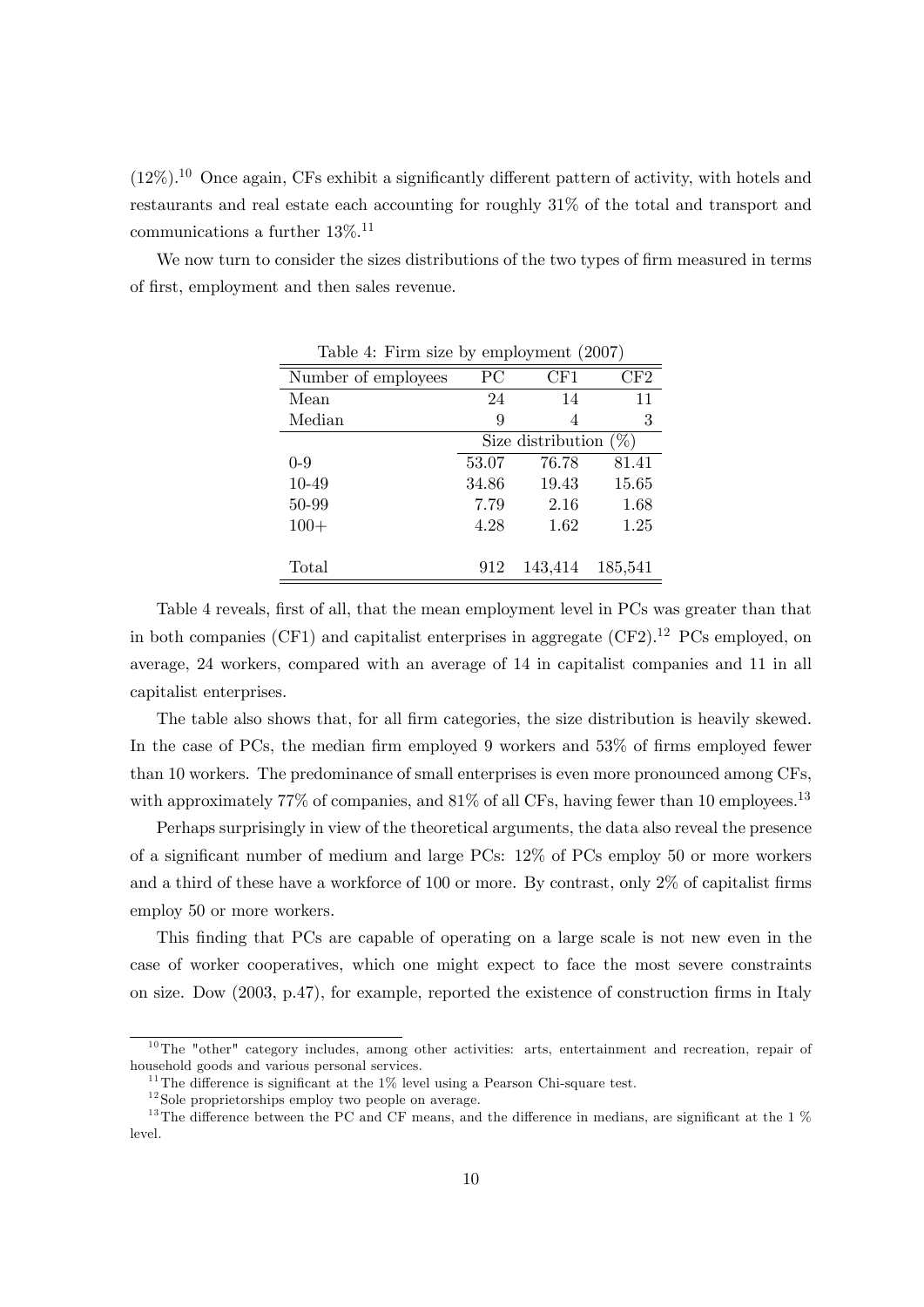which employed about 3,000 workers and enterprises in the Mondragon group employing 200-300 workers. Indeed, Ben-Ner (1988a) reports that, in the 1980s, the mean employment level among Mondragon worker cooperatives exceeded 200 workers. We should note, however, that elsewhere the typical worker cooperative was considerably smaller: 27 workers, on average, in France and 40 in Italy. More recently, Burdín and Dean (2009) report that in Uruguay in 2005, the average worker cooperative employed 26 workers, which was almost twice the CF average.

In Table 5 we consider sales revenue as an alternative indicator of firm size.

| Table 5: Firm size measured by sales revenue (2007) |                          |         |         |  |  |  |  |  |  |
|-----------------------------------------------------|--------------------------|---------|---------|--|--|--|--|--|--|
| Annual revenue (millions of euros)                  | PС                       | CF1     | CF2     |  |  |  |  |  |  |
| Mean                                                | 2.006                    | 1.151   | 0.910   |  |  |  |  |  |  |
| Median                                              | 0.190                    | 0.132   | 0.101   |  |  |  |  |  |  |
|                                                     | Size distribution $(\%)$ |         |         |  |  |  |  |  |  |
| Less than 1                                         | 72.26                    | 88.41   | 90.92   |  |  |  |  |  |  |
| $1 - 2$                                             | 7.46                     | 5.09    | 4.02    |  |  |  |  |  |  |
| $2 - 3$                                             | 5.15                     | 2.02    | 1.58    |  |  |  |  |  |  |
| $3+$                                                | 15.13                    | 4.47    | 3.48    |  |  |  |  |  |  |
|                                                     |                          |         |         |  |  |  |  |  |  |
| Total                                               | 912                      | 143,414 | 185,541 |  |  |  |  |  |  |

The data reinforce the message that PCs are, on average, substantially larger than their capitalist counterparts, with the average mean annual revenue of 2 million euros in PCs being approximately twice the CF figure.

#### 3.3 Estimation and results

We now examine the relationship between organisational form, firm attributes and industry characteristics within a multivariate framework. Specifically, we estimate the following logit model:

$$
Pr(y_{i,t} = 1 | x) = G\left(\beta^f x_{i,t}^f, \beta^s x_{i,t}^s, D_s, D_r, D_t\right)
$$

where  $y_{i,t}$  takes the value 1 if firm<sub>i</sub> is a PC and 0 if it is a CF (CF2),  $x_{i,t}^f$  is a vector of firm characteristics,  $x_{i,t}^s$  is a set of industry characteristics and  $D_s$ ,  $D_r$ ,  $D_t$  are sector, region, and year dummies respectively.<sup>14</sup>

In addition to firm size (employment), the vector of firm characteristics comprises, a multiplant dummy, firm age and age squared, log labour productivity, the average education

 $14$ The sector dummies are defined at the 2-digit level.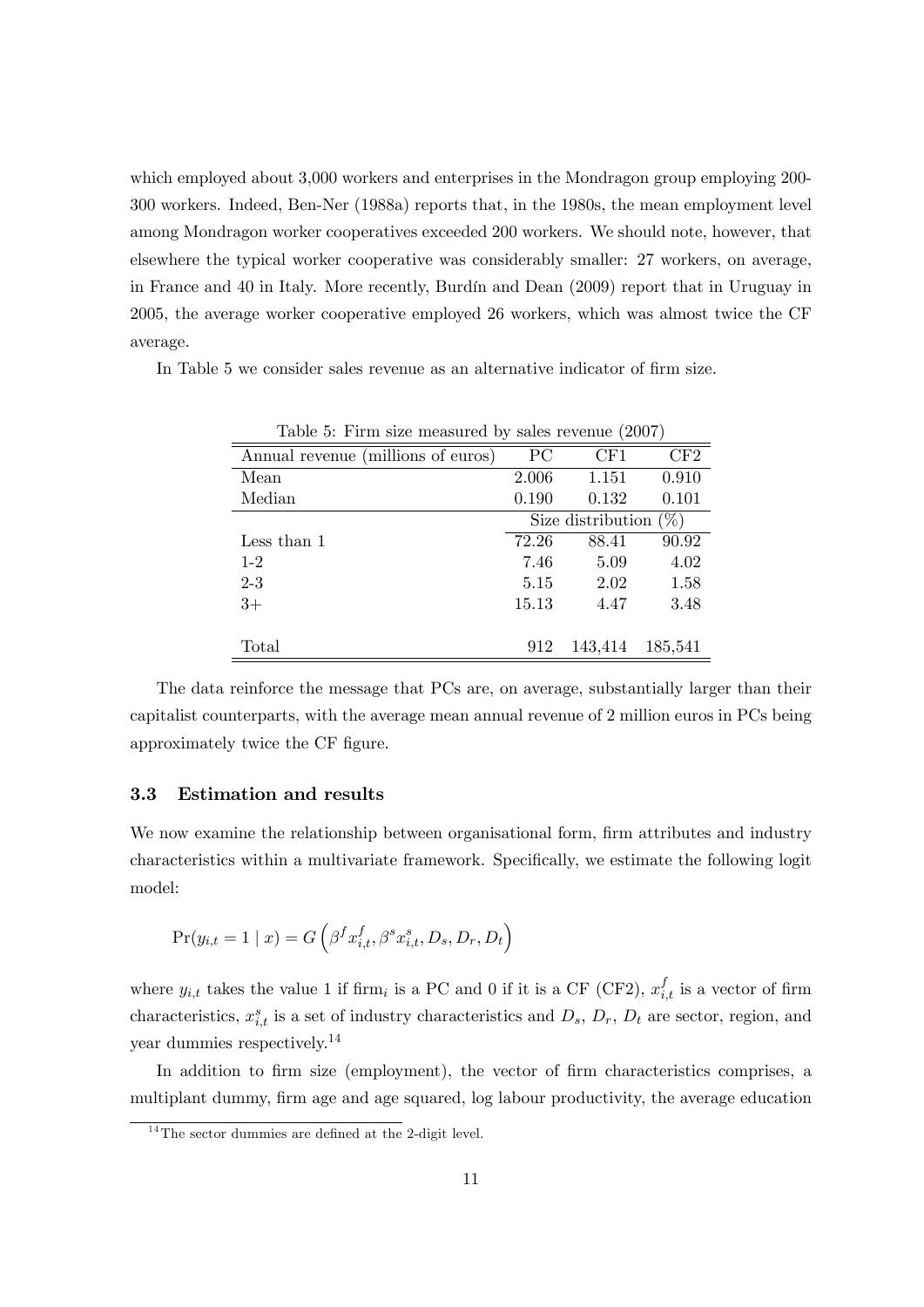of the workforce (years of schooling) and the proportion of males in the workforce. This set of variables allows us to further explore the relative size of the two types of enterprise and also to consider the attributes of their workforces.

The industry variables were selected with the particular objective of testing the hypotheses on the implications of risk and market power for the pattern of cooperative production.

The risk of entering an industry can be expected to be positively related to the volatility of industry demand and the sunk costs of entry and exit. To capture demand volatility we employ a measure of the variation in sales suggested by Cuñat and Merlitz (2012) in their analysis of the implications of volatility and labour market flexibility for comparative advantage. The variable is constructed by first calculating, for each firm, the standard deviation of the annual growth rate of its sales, the latter being measured by the year-difference in sales. The volatility measure, *Volatility*, is then calculated as the employment-weighted average of these standard deviations across all firms in the industry. This measure, as Cuñat and Merlitz point out, is unaffected by any trend growth in firms' sales.<sup>15</sup>

In the absence of a direct measure of industry sunk costs of entry and exit, we constructed a proxy based on entry and exit rates. This approach has been used in the literature on entry and survival by, for example, Mata and Machado (1996) and more recently, Bernard and Jensen (2007). The premise is that, in steady state, entry and exit rates will covary with the level of sunk costs. Following Bernard and Jensen (2007), we utilize the following proxy which allows for the fact that industries might not be in equilibrium:

 $Entry\ costs_{s,t} = 1 - \{\min\left(Entry_{s,t},Exit_{s,t})\}\}$ 

where  $Entry_{s,t}$  is the industry entry rate defined as the number of firms entering the industry during the period  $t - 1$  to t divided by the total stock of firms at time t. Similarly,  $Exit_{s,t}$  is the industry exit rate defined as the number of firms exiting the industry during the period t to  $t + 1$  divided by the total stock of firms at time t.

To test the hypothesis that market power is conducive to the formation of cooperatives, we include a market concentration variable, *Concentration*, measured as the Herfindahl-Hirschman Index.

Ideally, we would also include a measure a measure of industry capital requirements to assess the argument that cooperatives are at a comparative disadvantage in activities that have high capital requirements. Unfortunately, we do not have data on capital. Instead,

 $15$  In line with the procedure adopted by Cuñat and Merlitz, we excluded any observation for which the absolute value of the growth rate exceeded 300%.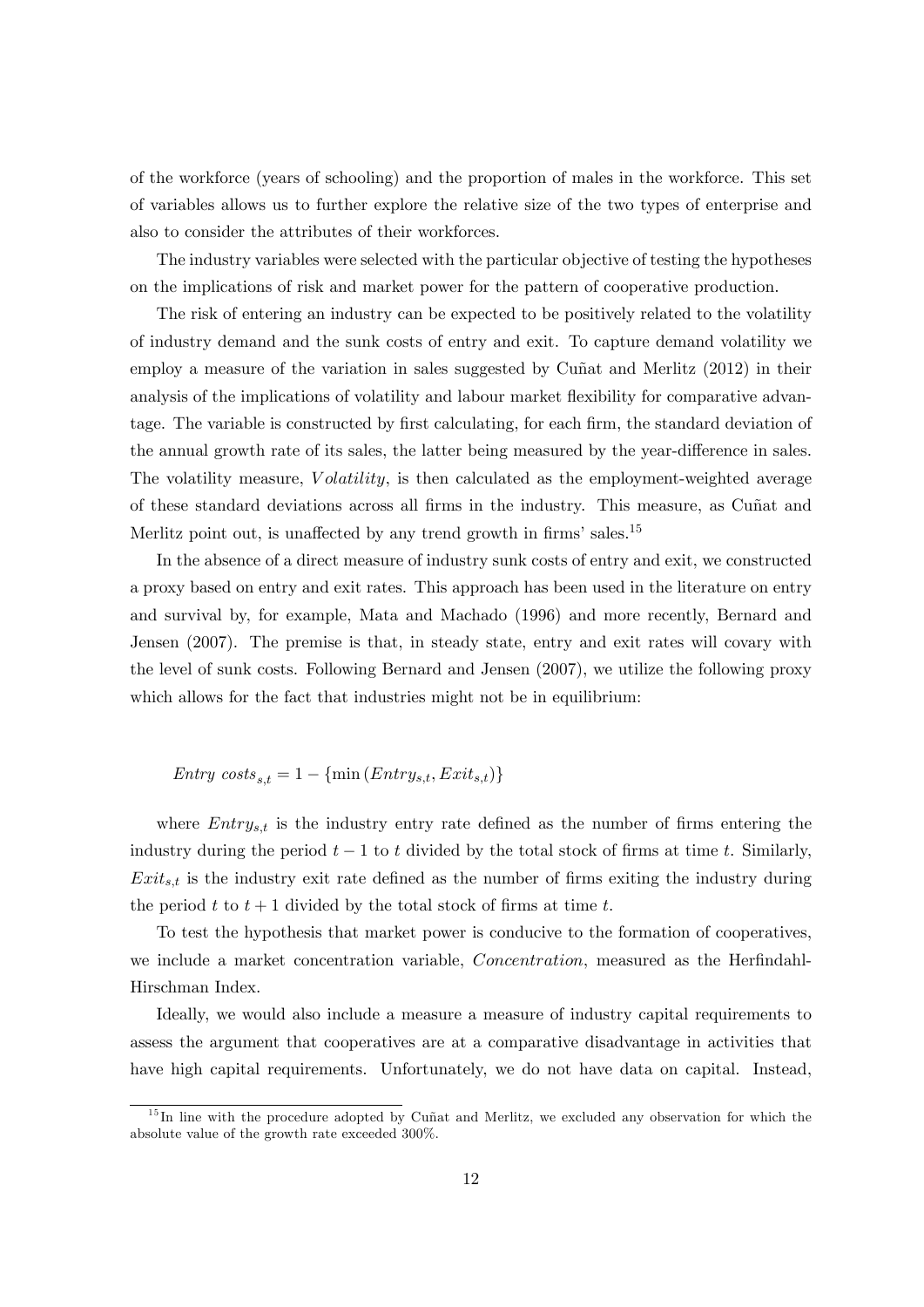we incorporate a proxy for minimum efficient scale,  $MES$ . The proxy, suggested by Lyons (1980), is based on the employment level in firms that operate, on average, 1.5 plants.<sup>16</sup> If it were the case that the capital-output ratio was constant across industries, then there would be a direct relationship between minimum efficient scale and capital requirements. However, in practice the capital-output ratio can be expected to vary across industries and thus MES cannot be given this interpretation.

Each of the above industry variables is measured at the 4-digit NACE (5-digit CAE) level.

Table 6 reports the estimates from the logit model, using pooled data for the years 1995- 2007. All specifications include region and NACE 2-digit sector fixed effects.

|                                 | (1)                    | $\left( 2\right)$ | $\left( 3\right)$ | $\left( 4\right)$ | (5)         |
|---------------------------------|------------------------|-------------------|-------------------|-------------------|-------------|
| Firm characteristics            |                        |                   |                   |                   |             |
| Size (employment)               | $0.405***$             | $0.402***$        | $0.202***$        | $0.202***$        | $0.203***$  |
| Multiplant                      | $0.308^{\ast\ast\ast}$ | $0.306^{***}\,$   | $0.434***$        | $0.427***$        | $0.437***$  |
| Firm age                        | $0.105***$             | $0.110***$        | $0.083***$        | $0.083***$        | $0.109***$  |
| Firm age squared                | $-0.001***$            | $-0.001***$       | $-0.001***$       | $-0.001***$       | $-0.001***$ |
| Labour productivity (log)       | $0.162***$             | $0.118$ ***       | $0.090***$        | 0.063             | $0.094**$   |
| Average education (years)       |                        | $0.106***$        |                   | $0.089***$        |             |
| Male (proportion)               |                        | $-0.601***$       |                   | $-0.630***$       |             |
|                                 |                        |                   |                   |                   |             |
| <i>Industry characteristics</i> |                        |                   |                   |                   |             |
| Volatility                      |                        |                   | $-8.447***$       | $-9.667***$       | $-176.5***$ |
| Entry costs                     |                        |                   | $-0.316*$         | $-0.365**$        | $-0.360*$   |
| Concentration                   |                        |                   | $1.069***$        | $0.858***$        | $1.042***$  |
| MES (log)                       |                        |                   | $0.664***$        | $0.664***$        | $0.657***$  |
|                                 |                        |                   |                   |                   |             |
| Year fixed effects              | Yes                    | $_{\rm Yes}$      | No                | No                | Yes         |
| Observations                    | 1,245,308              | 1,015,642         | 1,245,308         | 1,015,642         | 1,245,308   |

Table 6. Multivariate logit of Production Cooperatives on characteristics

Notes: Significance levels:  $*: 10\%$   $**: 5\%$   $***: 1\%$ . All regressions include region and industry sector fixed effects.

We first consider the firm characteristics. The coefficient on firm size is positive and highly significant in all specifications indicating that, other things being equal, the probability of a firm being organised as a cooperative increases with size. Thus the earlier size differential finding continues to hold after controlling for age, other firm characteristics, industry, region and the year of operation. Furthermore, the results reveal a positive relationship between a firm operating more than one plant and being organised as a cooperative.

 $16$ The method involves identifying the employment size band in which the firms, on average, operate 1.5 plants. The minimum efficient scale is then deemed to be one half of average employment in these firms.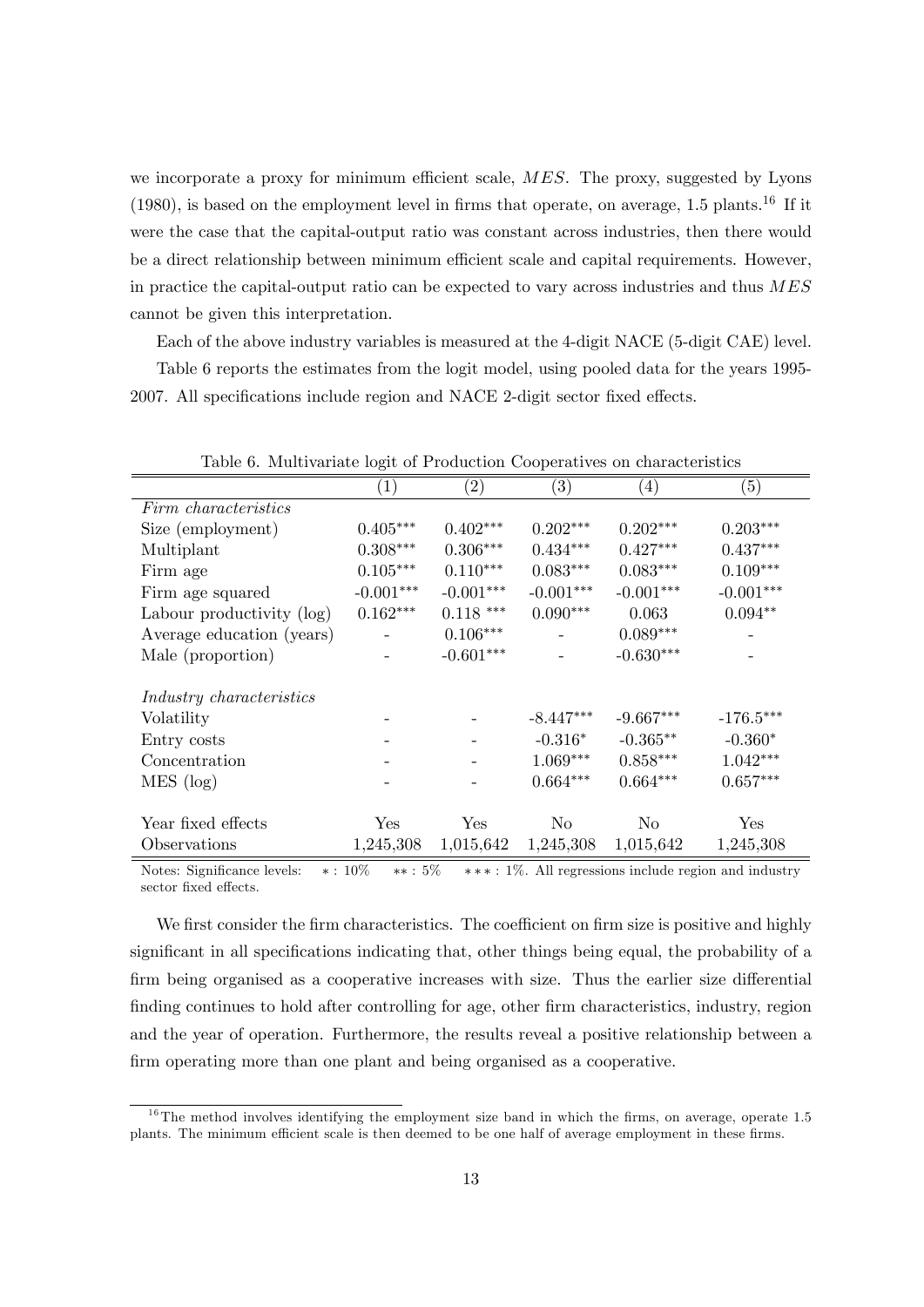The coefficients on age and age squared indicate that, up to a point, there is a positive relationship between a firm's age and the probability that it is a cooperative. This is pursued in Section 4, where we examine the survival prospects of the two types of firm. The probability that an enterprise is organised as a cooperative is also increasing in labour productivity and the educational level of the workforce, and negatively related to the proportion of males.<sup>17</sup> However, the lack of significance of the coefficient on productivity in column  $(4)$ indicates a degree of correlation among these variables. With this one exception, the signs and significance of all of the firm attributes are robust to the inclusion of the set of industry variables.

In columns  $(3)$  -  $(5)$  the four industry variables are introduced alongside the firm attributes. The demand volatility variable is negative and significant at the  $1\%$  level in all three specifications. This is consistent with the hypothesis that cooperatives offer owners less protection against risk than capitalist enterprises. The hypothesis receives further support from the similarly negative coefficient on the proxy for sunk entry and exit costs.

The coefficient on market concentration is positive and significant at the  $1\%$  level, thus offering strong support to the argument that market power encourages the formation of cooperatives.

Finally, the positive and significant coefficient on the proxy for minimum efficient scale reinforces our earlier contention that cooperatives are capable of producing on a large scale.

# 4 Entry, exit and survival

There is now a large empirical literature on the entry, exit and survival of capitalist firms. By comparison, empirical work on cooperatives is in short supply and, with a few exceptions, focussed solely on worker cooperatives.<sup>18</sup>

Our aim in this section is to provide basic information on the entry, exit and survival of cooperatives of the form provided - for the aggregate of all Örm types - by Dunne et al. (1988) for US manufacturing and, more recently, Disney et al. (2003) for the UK. Such information, as Dunne et al. point out, provides a valuable foundation for both theoretical and empirical analyses.

We therefore begin with a detailed description of entry and exit over the period 1996-2006. Data are presented on the annual number of PC entrants, exitors and continuing firms, and comparisons drawn with equivalent figures for CFs. For PCs, we also identify the modes of

<sup>&</sup>lt;sup>17</sup>For analyses of productivity in cooperatives, see Estrin and Jones (1995), Estrin, Jones, and Svejnar (1987) and Maietta and Sena (2008).

<sup>&</sup>lt;sup>18</sup>Recent empirical analyses of worker cooperatives include Arando et al.  $(2009)$ , Kalmi  $(2012)$ , Pérotin (2006) and Podivinsky and Stewart (2007).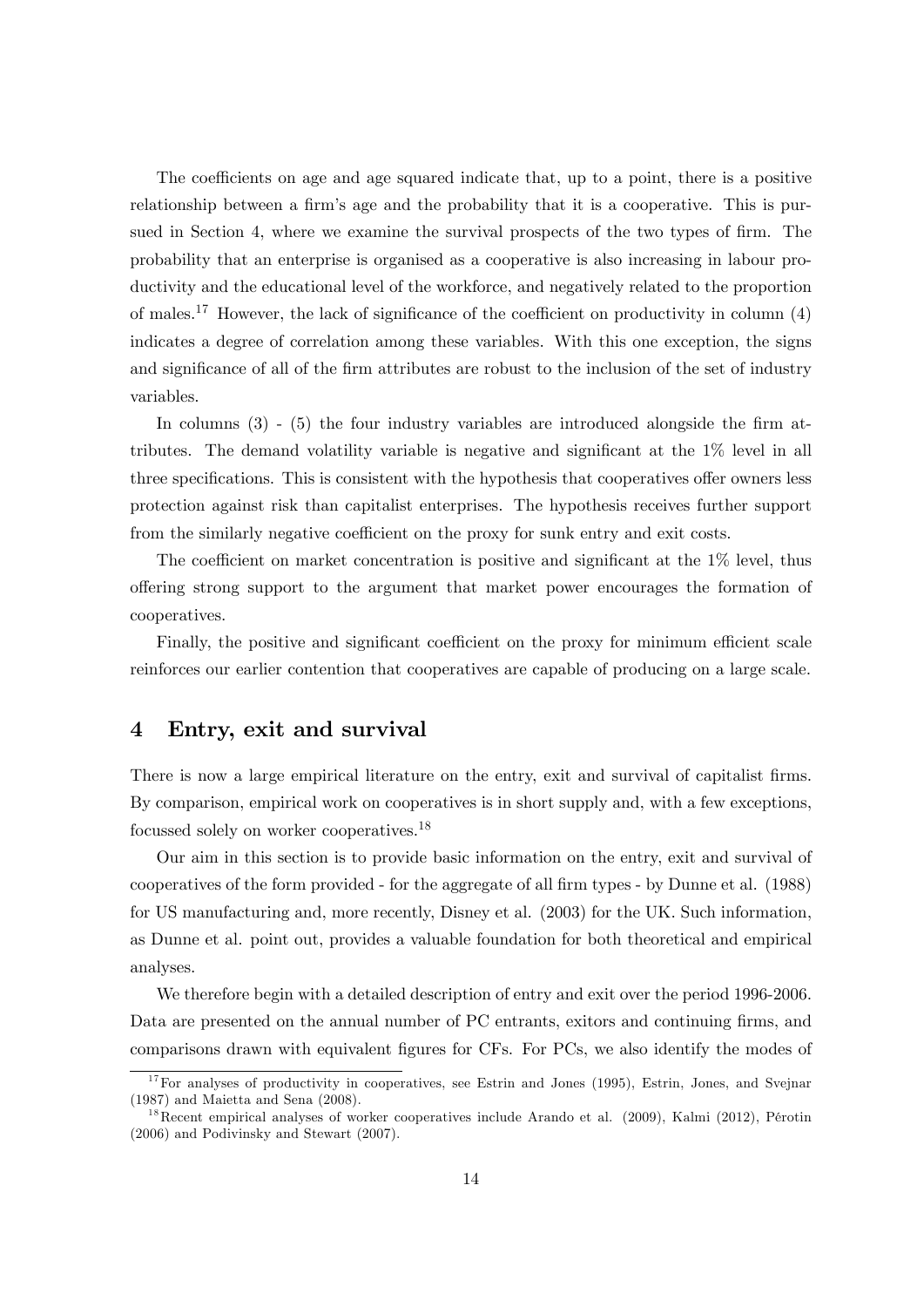entry and exit. The remainder of the section then examines the lifespans of the two types of enterprise.

| Stayer  | Present in t, $t-1$ and $t+1$                     |
|---------|---------------------------------------------------|
| Entrant | Present in t, absent in $t-1$                     |
| Exitor  | Present in t, absent in $t+1$                     |
|         | Transient Present in t, absent in $t-1$ and $t+1$ |

Following a classification suggested by Disney et al.  $(2003)$ , a firm that appears in the data in year  $t$  is categorised as a stayer, entrant or exitor as shown below. In addition, a firm that is present in t, but absent in  $t-1$  and  $t+1$  is identified as a transient firm. Such firms are a subset of both the entrant and exitor categories. Thus the total stock at any point in time is the sum of the stayers, entrants and exitors minus the number of transient firms.

Our interest lies with the organisational form of an enterprise (PC or CF) and thus each of the above categories is defined in terms of the specific enterprise type. Thus, for example, in the data on PCs a stayer is a firm that was present in the market in t,  $t - 1$  and  $t + 1$  and was constituted as a PC in each of these years. Similarly, a PC entrant is an enterprise that existed as a PC in t, but did not exist as a PC in  $t-1$  (it was either absent from the market or present in the market but constituted as a CF).

#### 4.1 Entry, exit and continuation rates

The basic data on PC stocks and flows over the period 1996-2006 are presented in Table 7. The number of PCs increased gradually from 769 in 1996 to 968 in 2006, which represents an average annual growth rate of just over 2.5%.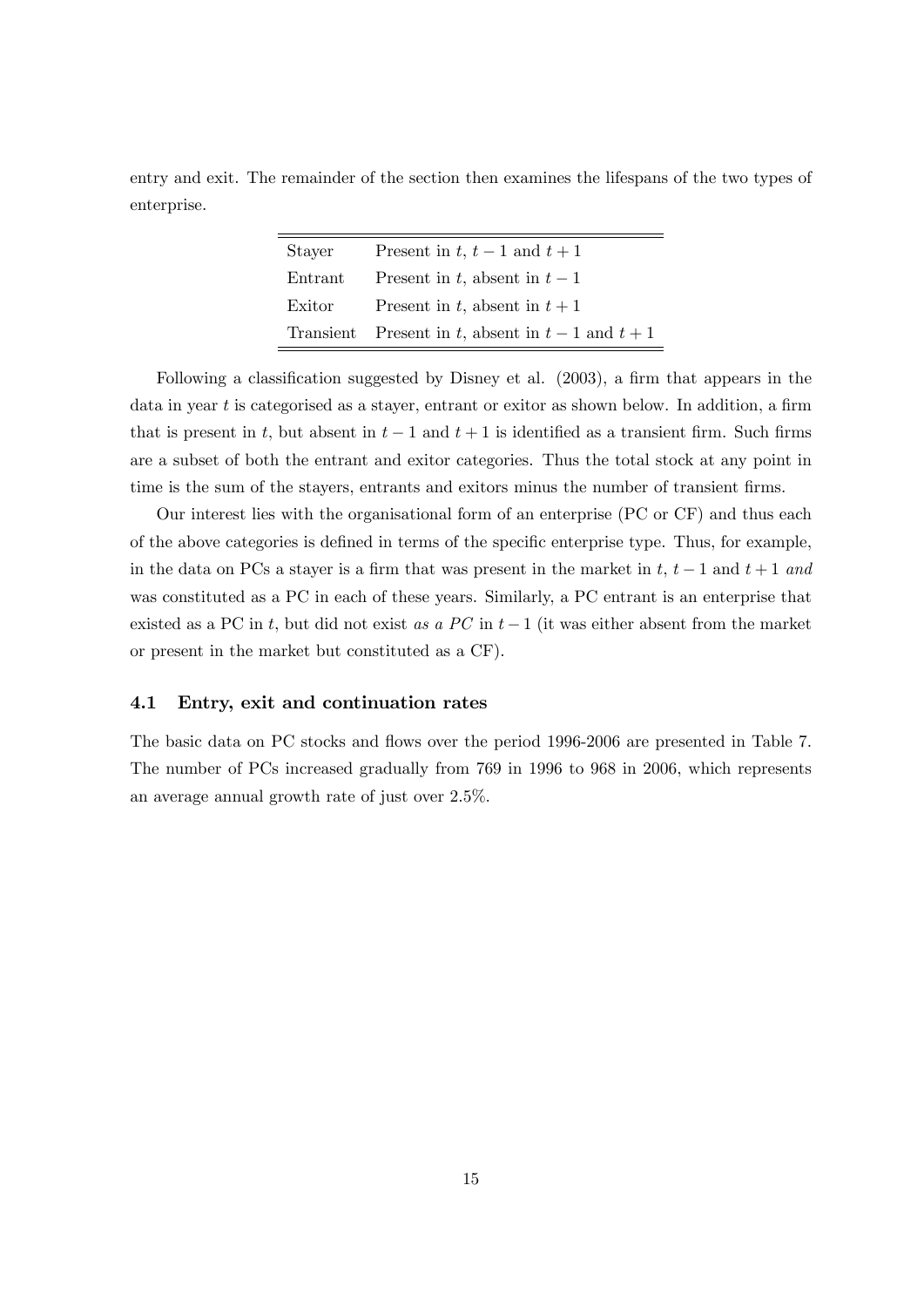| Year  | Total |     | <b>Stayers</b> |     | Entrants | Exitors |     | Transients     |                 |
|-------|-------|-----|----------------|-----|----------|---------|-----|----------------|-----------------|
|       |       | No. | %              | No. | %        | No.     | %   | No.            | $\overline{\%}$ |
| 1996  | 769   | 626 | 81.4           | 121 | 15.7     | 25      | 3.3 | 3              | 0.4             |
| 1997  | 790   | 697 | 88.2           | 66  | 8.4      | 34      | 4.3 | 7              | 0.9             |
| 1998  | 797   | 728 | 91.3           | 50  | 6.3      | 23      | 2.9 | 4              | 0.5             |
| 1999  | 824   | 750 | 91.0           | 50  | 6.1      | 26      | 3.2 | $\overline{2}$ | $0.2\,$         |
| 2000  | 873   | 774 | 88.7           | 61  | 7.0      | 44      | 5.0 | 6              | 0.7             |
| 2001  | 859   | 782 | 91.0           | 38  | 4.4      | 42      | 4.9 | 3              | 0.3             |
| 2002  | 870   | 770 | 88.5           | 48  | 5.5      | 56      | 6.4 | 4              | 0.5             |
| 2003  | 871   | 797 | 91.5           | 56  | 6.4      | 21      | 2.4 | 3              | 0.3             |
| 2004  | 898   | 810 | 90.2           | 54  | 6.0      | 36      | 4.0 | $\overline{2}$ | $0.2\,$         |
| 2005  | 957   | 855 | 89.3           | 46  | 4.8      | 63      | 6.6 | 7              | 0.7             |
| 2006  | 968   | 875 | 90.4           | 41  | 4.2      | 57      | 5.9 | 5              | 0.5             |
| 96-06 | 873   | 774 | 89.3           | 56  | 6.7      | 40      | 4.5 | 4              | 0.5             |

Table 7: PC entry and exit, 1996-2006

Table 8: CF entry and exit, 1996-2006

|       |         |       | CF1                 |      |       | CF2<br>Total |       |                                      |      |         |  |
|-------|---------|-------|---------------------|------|-------|--------------|-------|--------------------------------------|------|---------|--|
| Year  | Total   |       | Distribution $(\%)$ |      |       |              |       | $\overline{\text{Distribution}}$ (%) |      |         |  |
|       |         | Stay. | Ent.                | Exit | Tran. |              | Stay. | Ent.                                 | Exit | Tran.   |  |
| 1996  | 72,353  | 79.7  | 16.5                | 4.9  | 1.1   | 112,834      | 76.2  | 18.6                                 | 6.9  | 1.8     |  |
| 1997  | 78,173  | 81.9  | 14.0                | 4.9  | 0.9   | 123,640      | 78.2  | 16.3                                 | 7.0  | 1.5     |  |
| 1998  | 85,232  | 82.0  | 13.8                | 4.9  | 0.7   | 134,490      | 78.5  | 15.6                                 | 7.2  | 1.4     |  |
| 1999  | 91,923  | 83.0  | 12.6                | 5.1  | 0.7   | 145,545      | 78.0  | 15.0                                 | 8.6  | $1.6\,$ |  |
| 2000  | 103,819 | 79.0  | 16.6                | 5.5  | 1.1   | 162,058      | 72.6  | 18.1                                 | 11.7 | 2.4     |  |
| 2001  | 118,462 | 76.4  | 18.1                | 6.3  | 0.9   | 173,567      | 72.6  | 18.4                                 | 10.9 | 1.9     |  |
| 2002  | 133,205 | 76.1  | 17.6                | 7.4  | 1.2   | 183,856      | 75.1  | 16.8                                 | 9.7  | 1.7     |  |
| 2003  | 139,993 | 81.4  | 11.7                | 7.8  | 0.9   | 189,154      | 79.7  | 12.0                                 | 9.6  | 1.3     |  |
| 2004  | 144,456 | 83.2  | 9.8                 | 7.7  | 0.7   | 192,821      | 81.1  | 10.5                                 | 9.6  | 1.1     |  |
| 2005  | 152,840 | 81.4  | 9.5                 | 10.1 | 1.0   | 204,343      | 78.5  | 10.9                                 | 12.3 | 1.7     |  |
| 2006  | 157,071 | 82.6  | 9.5                 | 8.7  | 0.8   | 207,485      | 80.4  | 10.1                                 | 10.6 | 1.1     |  |
| 96-06 | 121,845 | 80.6  | 13.2                | 7.1  | 0.9   | 172,420      | 77.5  | 14.3                                 | 9.7  | 1.6     |  |

At any point in time  $89.3\%$ , on average, of these firms would have been in the market for at least a year and would still be present in the following year. We refer to these as "continuing firms" or "stayers". The annual number of entrants was, on average, 56 which gives a mean entry rate of 6.7%. The average number of exitors was somewhat lower at 40 which yields a exit rate of 4.5%. The sum of these three percentages slightly exceeds one hundred due to the presence of a small number of "transient firms". These are firms that are present in the market for only one year and thus count as both entrants and exitors. On average, there were 4 such firms in any one year, which represents  $0.5\%$  of the stock.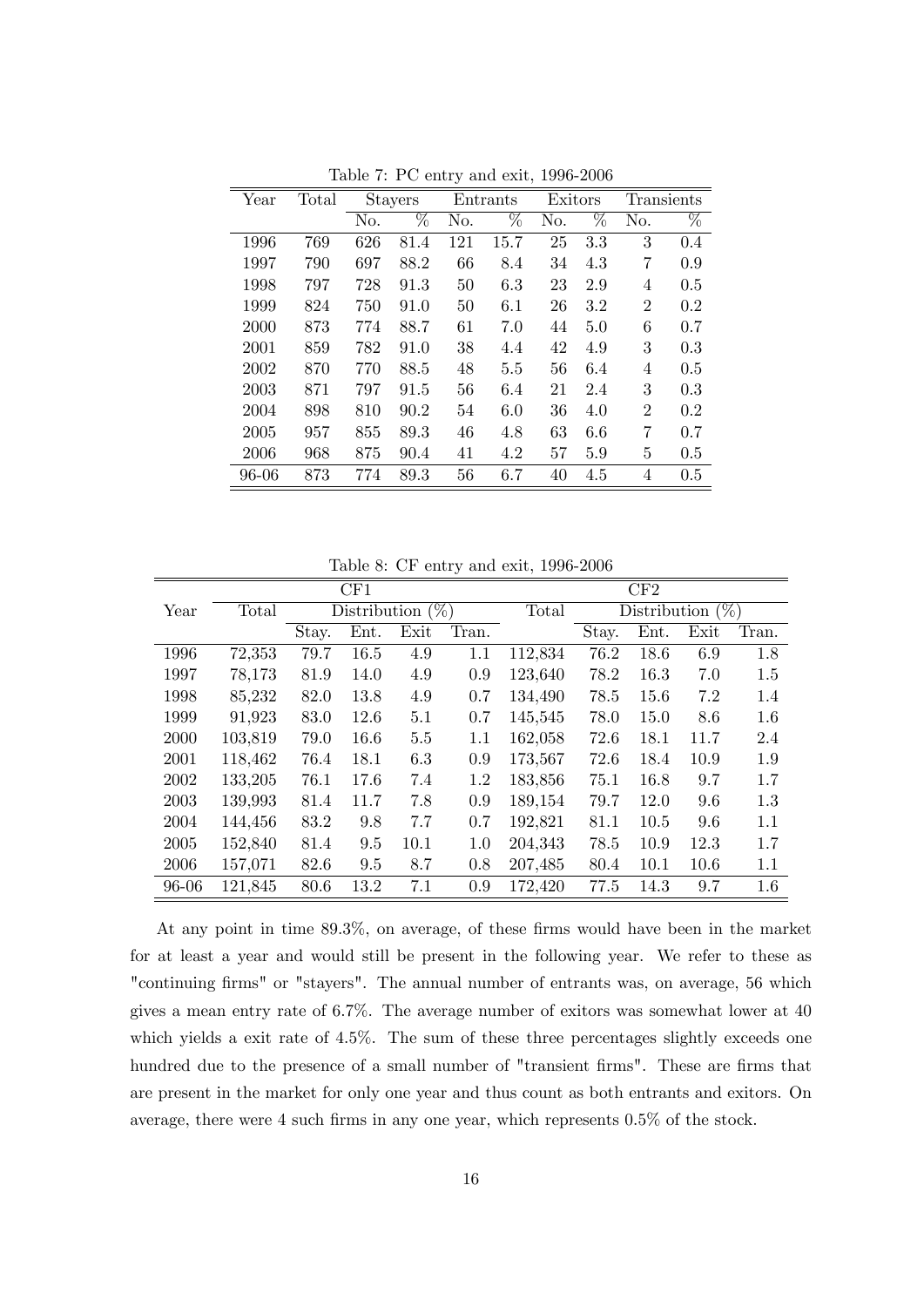The difference between the mean entry and exit rates reflects the growth in the population of PCs over the period. The table also reveals considerable variation around the means, with the entry rate ranging from 15.7% in 1996 to 4.2% for the most recent observation in 2006 and the exit rate from 6.6% in 2005 to just 2.4% in 2003.

The equivalent data for companies (CF1) and all capitalist firms (CF2) are presented in Table 8.

Notice first that the stocks of both CF1 and CF2 grew strongly over the period, approximately doubling in size. Since the population of cooperatives grew at a slower rate, caution should be exercised when making comparisons. Nevertheless, there is a marked contrast in the figures, which can be seen most clearly in the proportions of stayers and transients,

Referring back to Table 7 it can be seen that, for cooperatives, the percentage of stayers varied between 81.4% and 91.5% and exceeded 90% in the majority of years. In the case of capitalist firms, by contrast, the percentage of stayers never reaches  $90\%$ ; for companies, the maximum figure is  $83.2\%$  and for all capitalist enterprises,  $81.1\%$ . Table 7 also revealed that among PCs the proportion of transient firms was just 0.5% on average, whilst in Table 8 we see that for capitalist companies the figure is 0.9%, and for all capitalist firms. 1.6%. These differences are reflected in the entry and exit rates. For cooperatives, the average entry rate was 6.7%, whereas for companies and all capitalist companies the rates were 13.2% and 14.3% respectively. Similarly, the average cooperative exit rate of 4.5% is appreciably below that of companies  $(7.1\%)$  and all capitalist firms  $(9.7\%)$ .

#### 4.2 Modes of formation and demise

A common theme in the literature concerns the possibility that an established enterprise might convert from one ownership structure to another. This has been a particular focus of attention in the theoretical literature on worker cooperatives. Miyazaki (1984) and Ben-Ner (1984, 1988b), for example, argue that the members of a successful worker cooperative may have an incentive to replace any departing members with workers hired at the market wage and thus over time the worker cooperative will become transformed into a CF. There may also be situations under which worker cooperative members will find it worthwhile to sell the firm to an external investor. On the other hand, an entrepreneur who initially chose to set up a CF might find that, at a later date, there are gains to made from selling the firm to the workforce. This might be due to a gradual diminution of informational asymmetries within the firm or a change in the external environment. Ben-Ner and Jun (1996) examine the incentive for an entrepreneur to sell the firm within a bargaining framework and show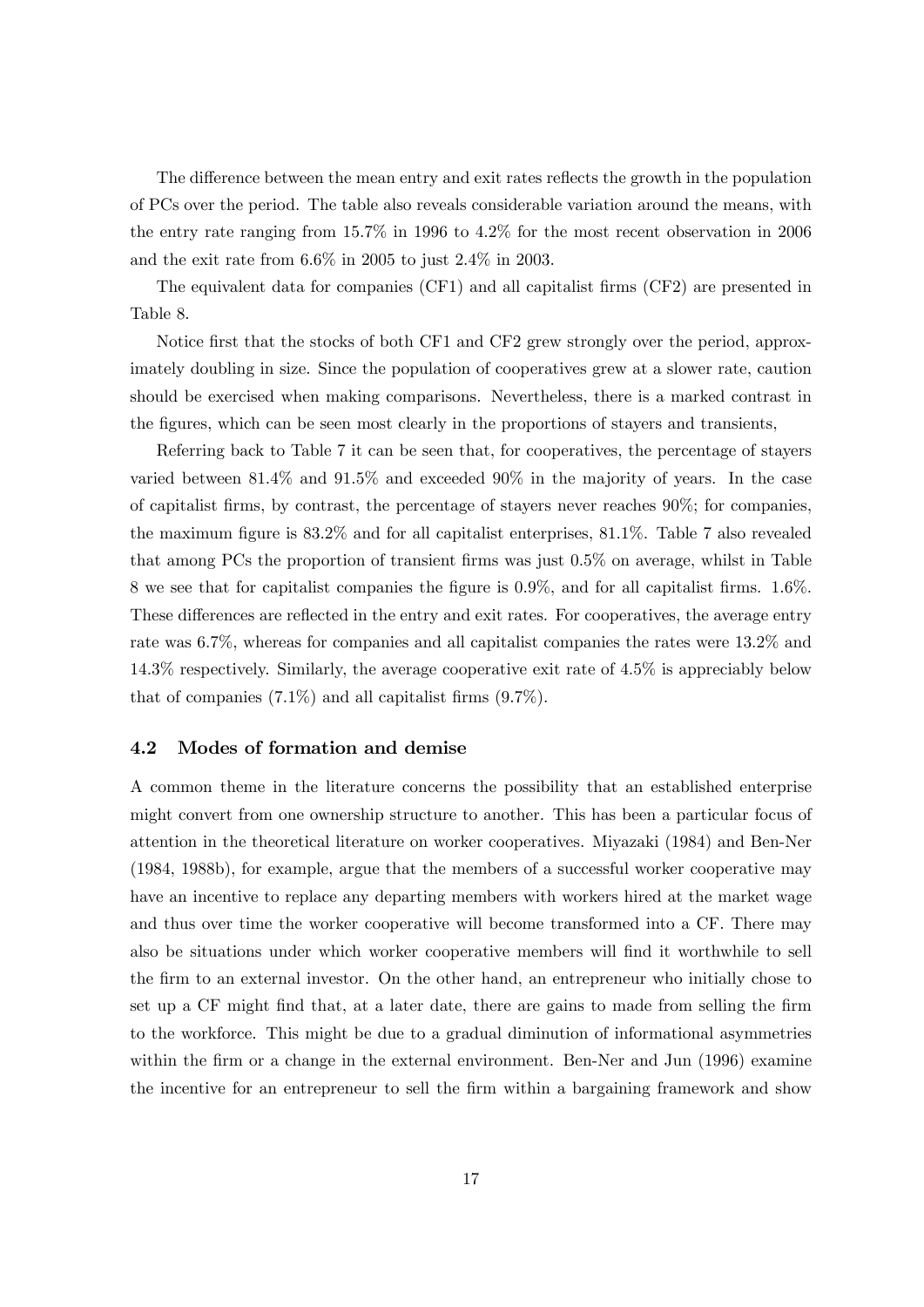that a takeover by the workforce is more likely when profits are low.<sup>19</sup>

The issue of conversions has been discussed in relation to cooperatives more generally by Hansmann (1996). Hansmann's premise is that organisational form is, in the main, determined by efficiency considerations and that the costs associated with changes in ownership are relatively modest. Thus, he notes that, due to the specific nature of entrepreneurial activity, a firm might initially be owned by a single individual or small set of individuals but later sold to a different set of patrons. Similarly, a subsequent change in the external environment might trigger a change in ownership structure.<sup>20</sup>

In the light of these arguments we examine the modes of formation and the frequency and direction of firm conversions within the data. We focus attention on cooperatives distinguishing, on the entry side, between PCs that were created de novo and those that arose as a result of the transformation of a previously existing CF and, on the exit side, dissolutions (where the productive unit ceased to exist) from transformations into a  $CF<sup>21</sup>$ 

Table 9 presents the findings expressed as annual averages over the whole period and, as an indicator of recent experience, for the five years from 2001 to 2006.

|           |        |         | PC formation |         |      | PC demise |                    |      |       |      |
|-----------|--------|---------|--------------|---------|------|-----------|--------------------|------|-------|------|
|           | Annual | De novo |              | From CF |      |           | Annual Dissolution |      | To CF |      |
|           | mean   | No.     | ℅            | No.     | $\%$ | mean      | No.                | $\%$ | No.   | $\%$ |
| 1996-2006 | 58     | 50      | 86.2         | 8       | 13.8 | 38        | 37                 | 97.4 |       | 26   |
| 2001-2006 | 49     | 41      | 83 7         | 8       | 16.3 | 47        | 45                 | 95.7 |       | 43   |

Table 9: Modes of PC formation and demise

The table reveals that transformations occurred in both directions, but those from CFs to PCs were the more common. Taking the period as a whole, transformations from pre-existing CFs accounted for approximately 14% of annual PC entry on average, whilst conversions into CFs accounted for less than 3% of exits. The more recent period from 2001 to 2006 saw a slightly higher contribution of transformations to both entry and exit.<sup>22</sup>

A number of Örms in the sample changed their legal status more than once. It is possible that this might indicate a classification error and thus all results were checked for robustness to the exclusion of such firms. The findings on modes of PC formation and demise proved

<sup>&</sup>lt;sup>19</sup>See Dow (2003) for further theoretical discussion of transformations and Abramitzky (2008) for an analysis of membership levels in the specific case of Israeli kibbutzim.

<sup>&</sup>lt;sup>20</sup>Hansmann does recognise that there may be impediments to changes in ownership structure. See, for example, the discussion in Hansmann (1996, p.46).

 $^{21}$ In the case of CFs, transformations account for a negligibly small proportion of both entry and exit.

 $22$  For evidence on transformations specifically involving worker cooperatives, see Ben-Ner (1988a). Kalmi (2012) notes that almost all worker cooperative entrants in Finland over the period 1988-2005 were created de novo.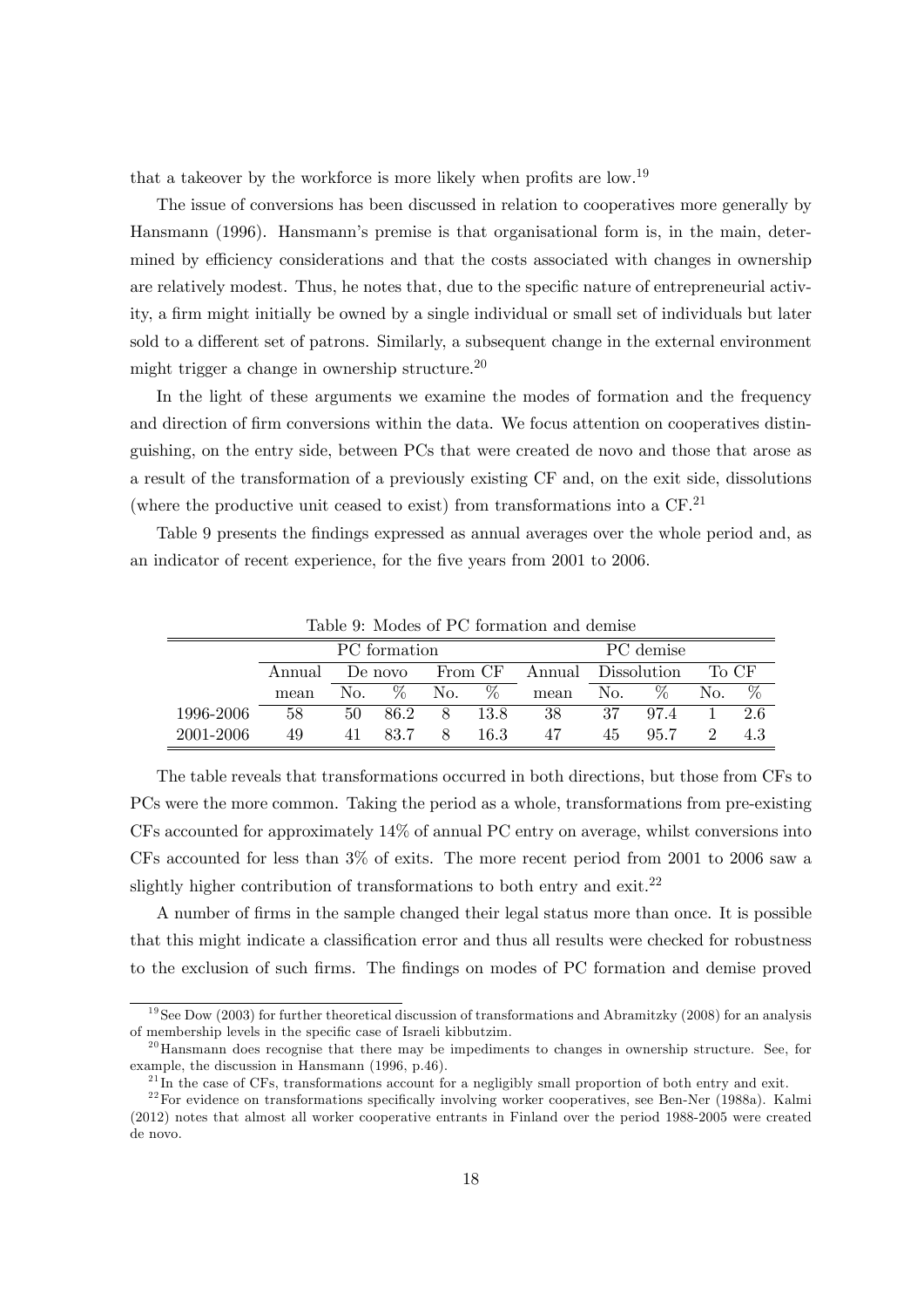to be sensitive, and in Table 10 we therefore present results for the restricted sample which excludes all firms that changed status more than once.

|           | Table 10: Modes of PC formation and demise (restricted sample) |     |              |      |             |          |                                    |           |       |      |
|-----------|----------------------------------------------------------------|-----|--------------|------|-------------|----------|------------------------------------|-----------|-------|------|
|           |                                                                |     | PC formation |      |             |          |                                    | PC demise |       |      |
|           | Annual                                                         |     | No. $\%$     |      |             |          | De novo From CF Annual Dissolution |           | To CF |      |
|           | mean                                                           |     |              |      | No. $\%$    | mean No. |                                    | $\%$      | No.   | $\%$ |
| 1996-2006 | 56                                                             | 50. |              |      | 89.3 6 10.7 | 37       | 37                                 | 100.0     |       | 0.0  |
| 2001-2006 | 47                                                             | 41  | 872          | $-6$ | 12.8        | 46       | 45                                 | 978       |       | 22   |

The effect is to slightly reduce the contribution of transformations to both entry and exit, but without changing the message that conversions from CFs to PCs are numerically more important than those in the reverse direction.

#### 4.3 Survival

Ė

We now turn to consider the survival prospects of cooperatives in comparison with capitalist enterprises. We begin by examining the survival of the firm as a specific organisational type. Thus the lifespan of a PC is defined as the period from its formation as a  $PC$  to its demise, either through dissolution or conversion to a  $CF<sup>23</sup>$  As we saw in the previous section, conversions into CFs accounted for approximately 3% of total PC exits. In the case of CFs, transformations account for a negligibly small proportion of both entry and exit.<sup>24</sup>

Table 11 presents the findings on the survival rates of both PCs and CFs. The figures show the percentage of firms of each type that were still surviving at specified intervals following their formation (entry).<sup>25</sup>

|                                 | Table 11. Organisational form survival rates |                                             |  |                  |  |  |  |  |  |  |  |
|---------------------------------|----------------------------------------------|---------------------------------------------|--|------------------|--|--|--|--|--|--|--|
| PC and CF survival rates $(\%)$ |                                              |                                             |  |                  |  |  |  |  |  |  |  |
|                                 | Years after entry                            |                                             |  |                  |  |  |  |  |  |  |  |
|                                 |                                              |                                             |  | 2 3 4 5 10 15 20 |  |  |  |  |  |  |  |
| PC.                             |                                              | 95.5 93.4 90.6 88.6 86.1 74.2 65.5 50.6     |  |                  |  |  |  |  |  |  |  |
|                                 |                                              | CF1 92.5 84.8 77.7 71.0 63.1 36.8 23.4 14.2 |  |                  |  |  |  |  |  |  |  |
|                                 |                                              | CF2 91.4 83.5 76.4 69.8 62.8 38.0 23.7 13.6 |  |                  |  |  |  |  |  |  |  |

Table 11: Organisational form survival rates

The table reveals that over 95% of PCs survived beyond their first year, more than 93% survived beyond the second and 86% were still in operation five years after the date of entry.

 $^{23}$ The date of formation is taken as the date on which the firm was constituted, as reported in the data set. <sup>24</sup>Our interest lies in the distinction between PCs and CFs and so a change in status from sole proprietorship

to company, or vice versa, is not regarded as a transformation.

<sup>&</sup>lt;sup>25</sup>The lifespan of each firm was computed as the difference between the last year that the firm was observed in the data set and the year the Örm was constituted as reported in the data. The data are right censored.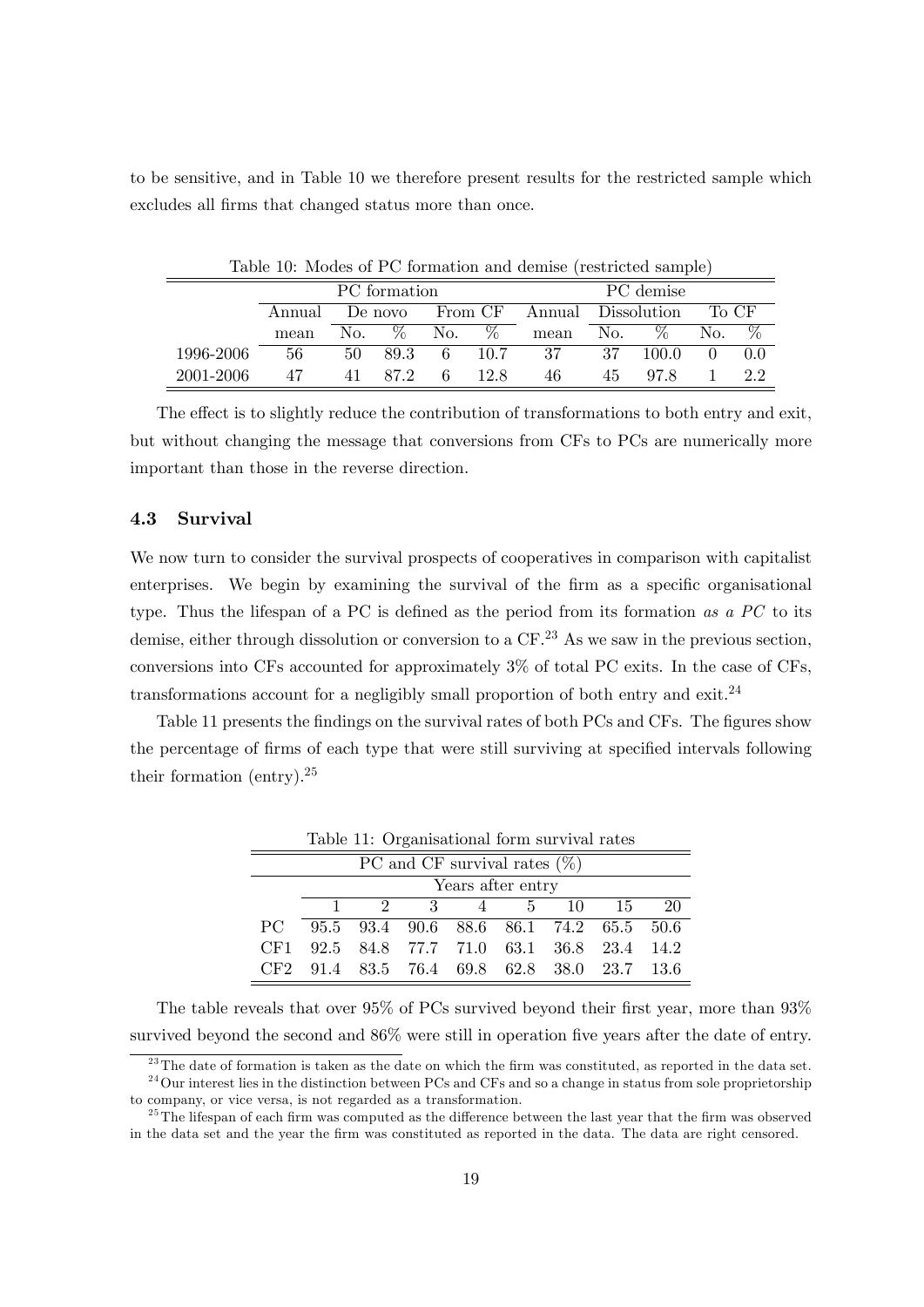Almost three-quarters of PCs were still in existence ten years after entry and one half survived for 20 years or more. One important finding then, is that PCs are capable of surviving in the market for considerable periods of time and a substantial proportion do so. The second clear message to emerge from the data is that PCs typically survived longer than CFs, and by some margin. It can be seen that, at every specified interval following entry, the proportion of PCs that were still in operation exceeded the proportion of surviving CFs (CF1 or CF2). Thus, for example, less than 40% of CFs remained in existence ten years after the date of entry and only 14% survived beyond 20 years.

An alternative approach to the issue of firm survival is to consider the lifespan of the production unit. That is, to measure the lifespan of the enterprise as the period from its formation to its dissolution, rather than to its dissolution or transformation. At least from the standpoint of the founders of a firm, this might be the more interesting measure. In Table 12, therefore, we distinguish Örms on the basis of their legal status at the time of formation and measure the time to dissolution, disregarding any changes in status along the way.

| Table 12: Production unit survival rates |                   |  |  |               |  |  |                                             |     |
|------------------------------------------|-------------------|--|--|---------------|--|--|---------------------------------------------|-----|
| PC and CF survival rates $(\%)$          |                   |  |  |               |  |  |                                             |     |
|                                          | Years after entry |  |  |               |  |  |                                             |     |
|                                          |                   |  |  | 2 3 4 5 10 15 |  |  |                                             | -20 |
| PC.                                      |                   |  |  |               |  |  | 97.3 95.5 93.4 91.9 90.2 79.7 70.6 54.7     |     |
| CF1.                                     |                   |  |  |               |  |  | 92.3 85.2 78.1 71.4 63.6 37.2 23.6 14.3     |     |
|                                          |                   |  |  |               |  |  | CF2 91.8 84.0 76.9 70.4 63.4 38.3 23.8 13.6 |     |

 $Table 19: Der1: 11$ 

In the case of CFs the survival rates are almost identical to those in Table 11. For PCs, on the other hand, there is a noticeable increase, albeit a small one. For instance, the proportion of PCs surviving to the age of 10 rises from 74.2% to 79.7% and the proportion that survived for 20 years or more increases from 50.6% to 54.7%.

# 5 Conclusions

In this paper we have drawn on a comprehensive data set from Portugal to provide a detailed comparison of cooperative and capitalist modes of production, and to test hypotheses on the implications of risk and market power for the pattern of cooperative activity.

The industry distributions of the two types of firms were shown to be markedly different. Within manufacturing, for instance, cooperatives were highly concentrated into food, beverages and tobacco and printing and publishing, whilst capitalist Örms were more evenly distributed throughout the sector. We found strong support for the hypotheses that market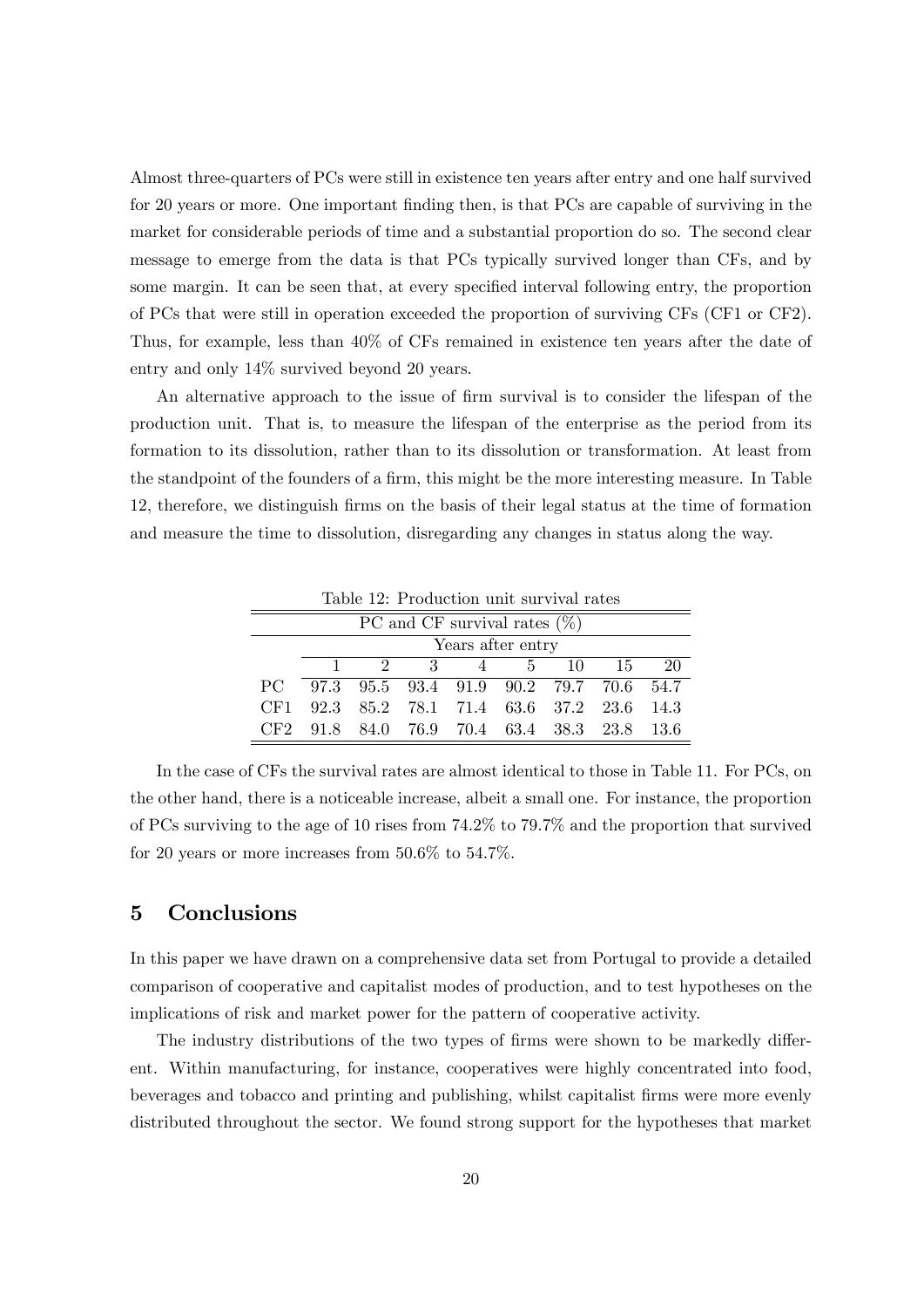power is conducive to the formation of cooperatives, and that cooperatives are relatively unsuited to markets characterised by a high degree of risk. These industry-level findings complement the cross-country analysis undertaken by Jones and Kalmi (2009), which showed that the incidence of cooperatives is strongly related to the level of interpersonal trust in a society.

An examination of firms' internal characteristics revealed that cooperatives were, on average, larger than capitalist Örms and had more highly educated and productive workforces. The data set permitted the tracking of individual firms over time and the detection of any changes in ownership structure. Conversions of capitalist Örms into cooperatives were shown to be more common than transformations in the opposite direction, and accounted for approximately 14% of cooperative formations. Finally, the data revealed that the lifespans of PCs generally exceeded those of CFs, and by some margin. For instance, whilst almost three-quarters of PCs were still in existence ten years from the date of entry, less than 40% of CFs survived to this point.

On the fundamental issue of why cooperative enterprises are in a minority in market economies, our analysis suggest that the exposure of members to risk may be part of the answer. We can also point to some possible misconceptions. First of all, it is not the case that cooperatives are restricted to a small and peripheral set of economic activities. Whilst there were instances of clustering - particularly within manufacturing - the data also reveal that PCs were distributed fairly widely throughout the economy. Within services, for example, there were PCs operating in all of the subsectors.

Second, the scarcity of PCs cannot be attributed to an inability to operate on a large scale. The vast majority of all enterprises are small, with 81% employing fewer than 10 workers. Moreover, not only are PCs larger, on average, than CFs but some 12% employ 50 or more workers. Finally, it is clear from our analysis that the explanation for the comparative rarity of PCs does not lie with an inability to survive in the market. Rather, our findings suggest that cooperatives are in a minority because they are created much less frequently than CFs.

# 6 Bibliography

- Abramitzky, R. (2008). The limits of equality: insights from the Israeli kibbutzim. Quarterly Journal of Economics, 123, 1111-1159.
- Alchian, A.A. and Demsetz, H. (1972). Production, information costs, and economic organization. American Economic Review, 62, 777-795.

Arando, S, I Peña and I Verheul (2009). Market Entry of Firms with Different Legal Forms: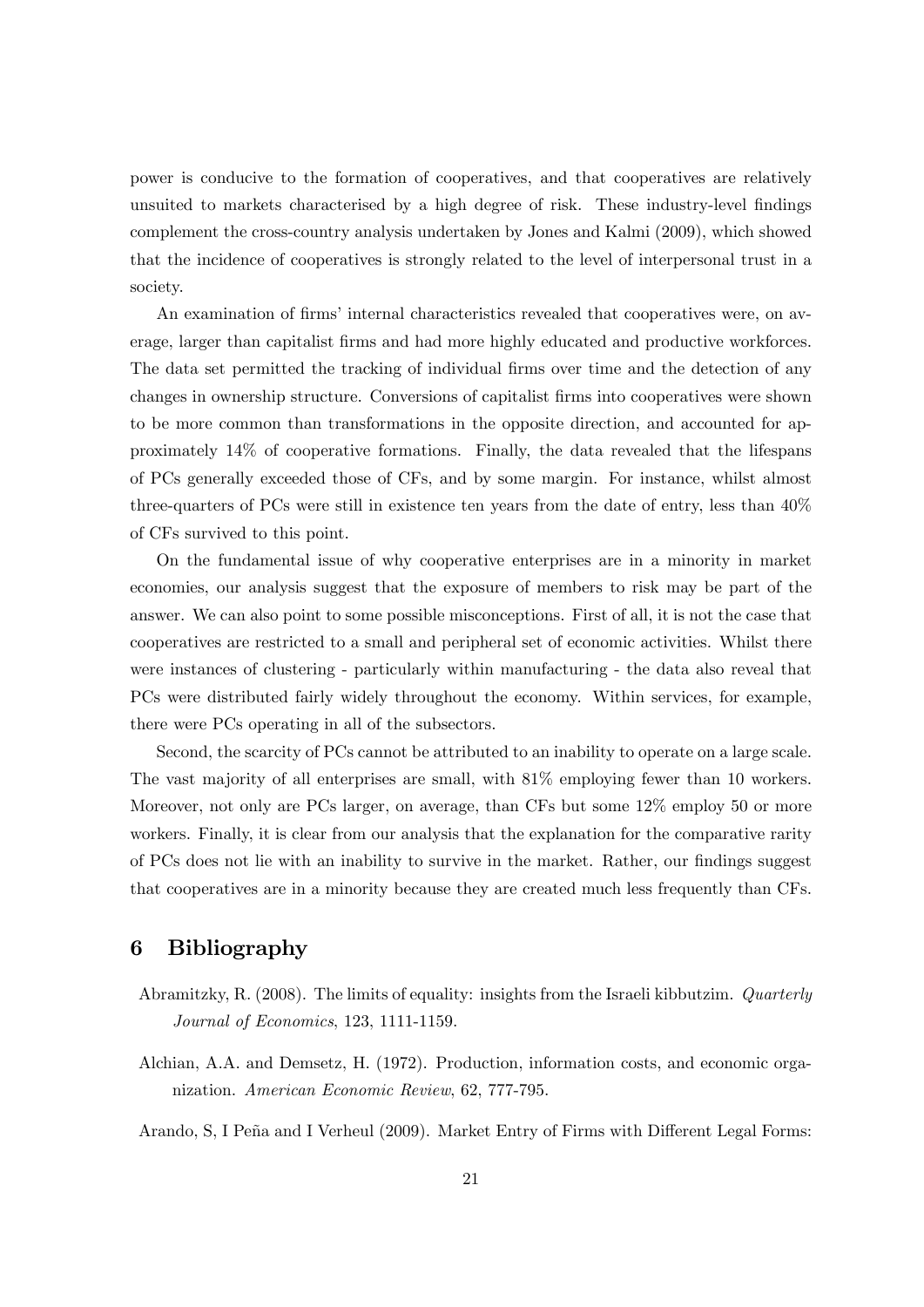An Empirical Test of the Influence of Institutional Factors. *International Entrepre*neurship and Management Journal, 5, 77-95.

- Baker, G.P. and Hubbard, N. (2004). Contractibility and asset ownership: on-board computers and governance in U.S. trucking. Quarterly Journal of Economics, 119, 1443-1479.
- Ben-Ner, A. (1984). On the stability of the cooperative form of organization. Journal of Comparative Economics, 8, 247-260.
- Ben-Ner, A. (1988a). Comparative empirical observations on worker-owned and capitalist firms. International Journal of Industrial and Organization, 10, 287-313.
- Ben-Ner, A. (1988b). The life cycle of worker-owned firms in market economies. Journal of Economic Behavior and Organization, 6, 7-31.
- Ben-Ner, A. and Jun, B (1996). Employee buyout in a bargaining game with asymmetric information. American Economic Review, 86, 502-523.
- Bernard, A.B. and Jensen, J.B. (2007). Firm structure, multinationals, and manufacturing plant deaths. Review of Economics and Statistics, 89, 193-204.
- Burdín, G. and Dean, A. (2009). New evidence on wages and employment in worker cooperatives compared with capitalist Örms. Journal of Comparative Economics, 37, 517-533.
- Cuñat, A. and Merlitz, M.J. (2012). Volatility, labour market flexibility, and the pattern of comparative advantage. Journal of the European Economic Association, 10, 225–254.
- Disney, R., Haskel, J. and Heden, Y. (2003). Entry, exit and establishment survival in UK manufacturing. Journal of Industrial Economics, 51, 91-112.
- Dong, X. and Bowles, P. (2002). The determinants of employee ownership in China's privatised rural industry. evidence from Jiangsu and Shandong. Journal of Comparative Economics, 30, 415-437.
- Dow, G.K. (2003). Governing the Firm: Workers' Control in Theory and Practice. Cambridge: Cambridge University Press.
- Dow, G.K. and Skillman, G.L. (2007). Collective choice and control rights in firms. *Journal* of Public Economic Theory, 9, 107-125.
- Dunne, T., Roberts, M.J., and Samuelson, L. (1988). Patterns of entry and exit in US manufacturing industries. RAND Journal of Economics, 19, 495-515.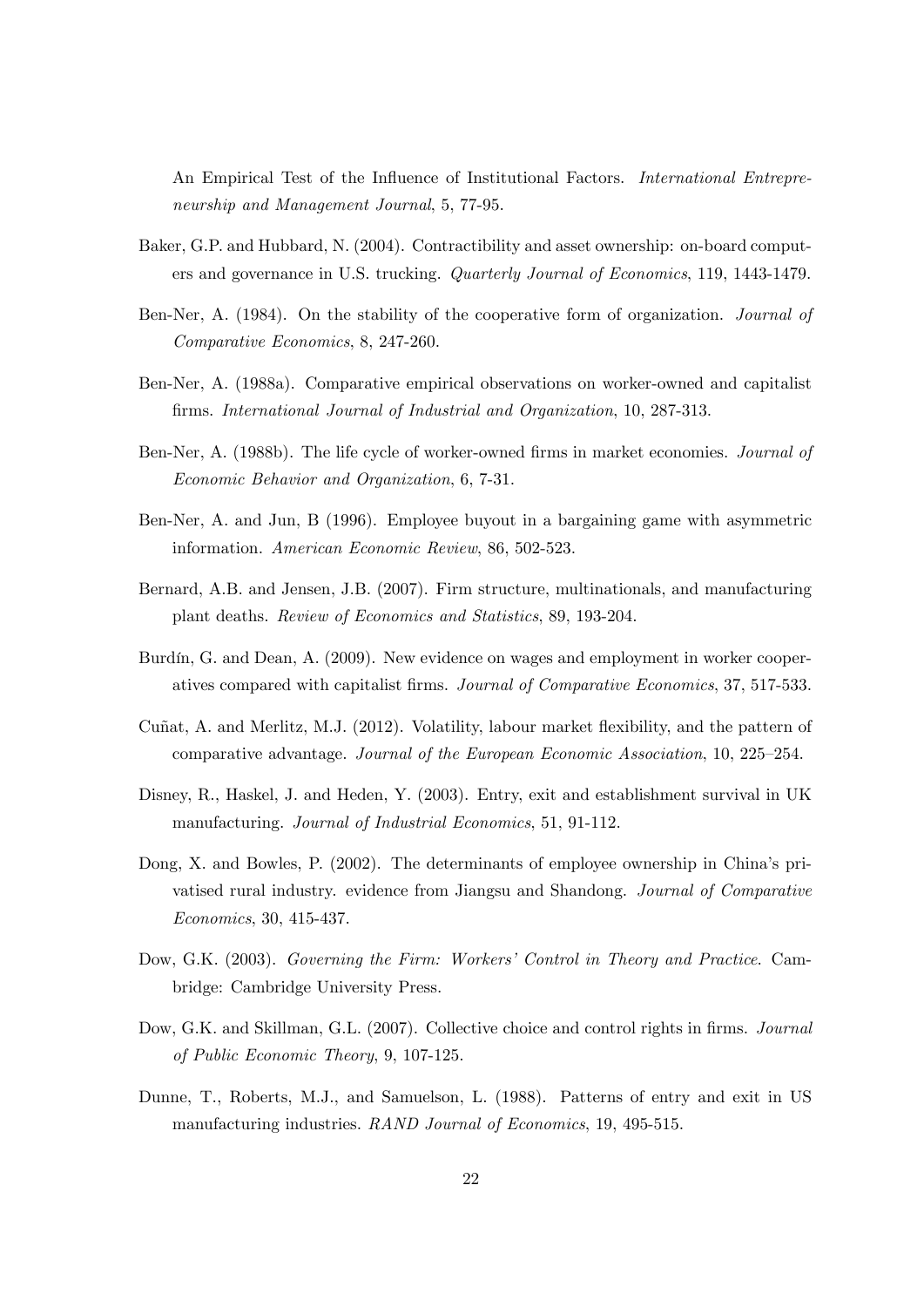- Estrin, S. and Jones, D.C. (1995). Workers' participation, employee ownership and productivity: evidence from France. Advances in the Economic Analysis of Participatory and Labor-Managed Firms, 5, 3-24.
- Estrin, S. Jones, D.C. and Svejnar, J. (1987). The productivity effects of worker participation: producer cooperatives in western economies. Journal of Comparative Economics, 11, 40-61.
- Grossman, S.J and Hart, O.D. (1986). The costs and benefits of ownership: a theory of vertical and lateral integration. Journal of Political Economy, 94, 691-719.
- Hansmann, H. (1988). Ownership of the firm. Journal of Law, Economics and Organization, 4, 267-305.
- Hansmann, H. (1996). Ownership of Enterprise. Cambridge, MA.: The Belknap Press of Harvard University Press.
- Hansmann, H. (1999). Cooperative firms in theory and practice. Finnish Journal of Business Economics, 4, 387-403.
- Hart, O.D. (1995). Firms, Contracts and Financial Structure. Oxford: Clarendon Press.
- Hart, O.D. and Moore, J. (1990). Property rights and the nature of the firm. *Journal of* Political Economy,  $98, 1119-58.$
- Hart, O.D. and Moore, J. (1996). The governance of exchanges: membersí cooperatives versus outside ownership. Oxford Review of Economic Policy, 12, 53-69.
- Jones, D,C. and Kalmi, P. (2009). Trust, inequality and the size of the co-operative sector: cross-country evidence. Annals of Public and Cooperative Economics, 80, 165-195.
- Kalmi, P. (2012). Catching a wave: the formation of co-operatives in Finnish regions. Small Business Economics, forthcoming.
- Lyons, B. (1980). A new measure of minimum efficient plant size in U.K. manufacturing industry. Economica, 17, 19-34.
- Maietta O.W. and Sena, V. (2008). Is competition really bad news for cooperatives? Journal of Productivity Analysis, 29, 221-233.
- Mata, J. and Machado, J.A.F. (1996). Firm start-up size: a conditional quantile approach. European Economic Review, 40, 1305-1323.